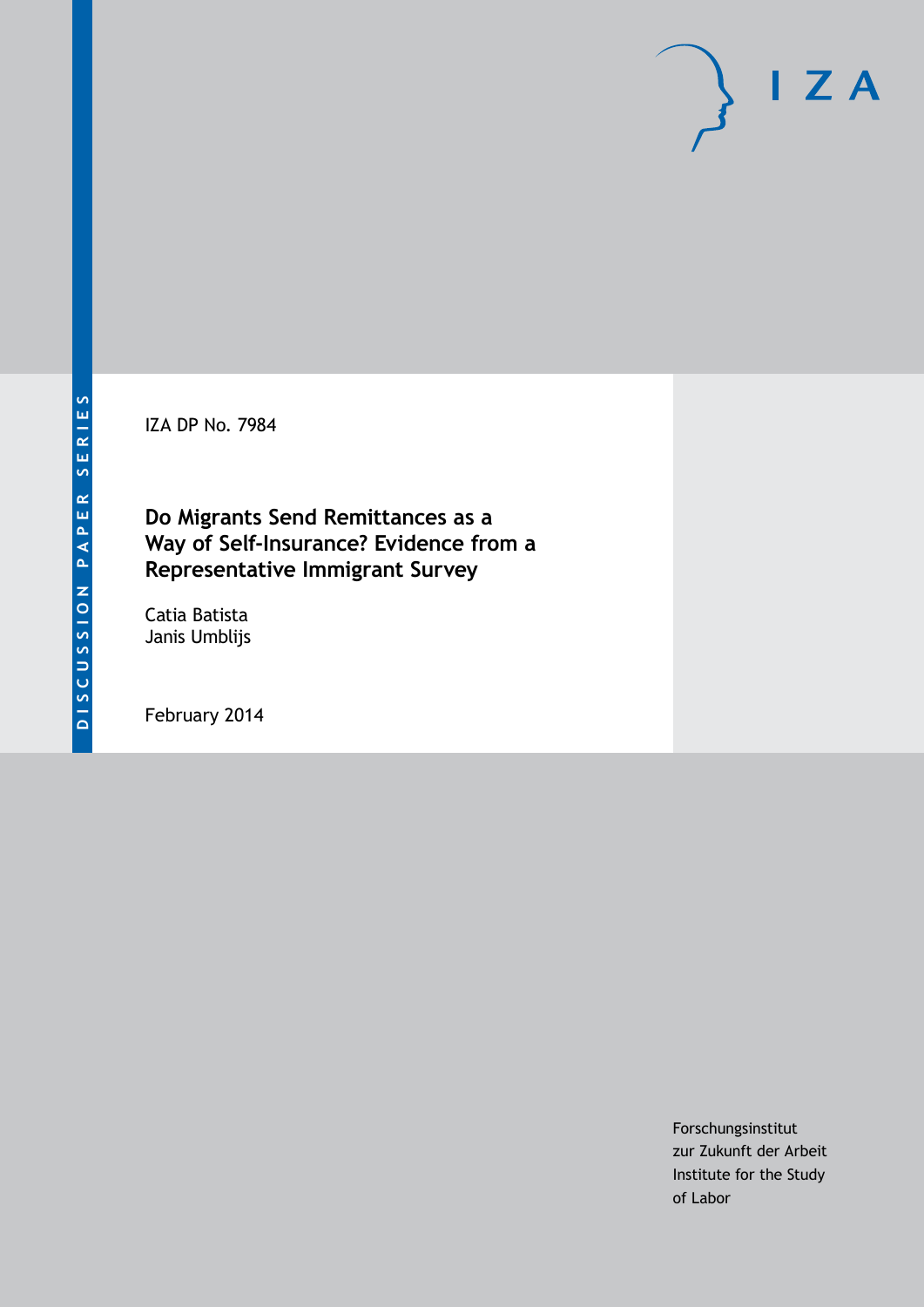# **Do Migrants Send Remittances as a Way of Self-Insurance? Evidence from a Representative Immigrant Survey**

### **Catia Batista**

*Nova University of Lisbon, CReAM, IZA and NOVAFRICA*

### **Janis Umblijs**

*Ragnar Frisch Centre for Economic Research*

Discussion Paper No. 7984 February 2014

IZA

P.O. Box 7240 53072 Bonn **Germany** 

Phone: +49-228-3894-0 Fax: +49-228-3894-180 E-mail: [iza@iza.org](mailto:iza@iza.org)

Any opinions expressed here are those of the author(s) and not those of IZA. Research published in this series may include views on policy, but the institute itself takes no institutional policy positions. The IZA research network is committed to the IZA Guiding Principles of Research Integrity.

The Institute for the Study of Labor (IZA) in Bonn is a local and virtual international research center and a place of communication between science, politics and business. IZA is an independent nonprofit organization supported by Deutsche Post Foundation. The center is associated with the University of Bonn and offers a stimulating research environment through its international network, workshops and conferences, data service, project support, research visits and doctoral program. IZA engages in (i) original and internationally competitive research in all fields of labor economics, (ii) development of policy concepts, and (iii) dissemination of research results and concepts to the interested public.

<span id="page-1-0"></span>IZA Discussion Papers often represent preliminary work and are circulated to encourage discussion. Citation of such a paper should account for its provisional character. A revised version may be available directly from the author.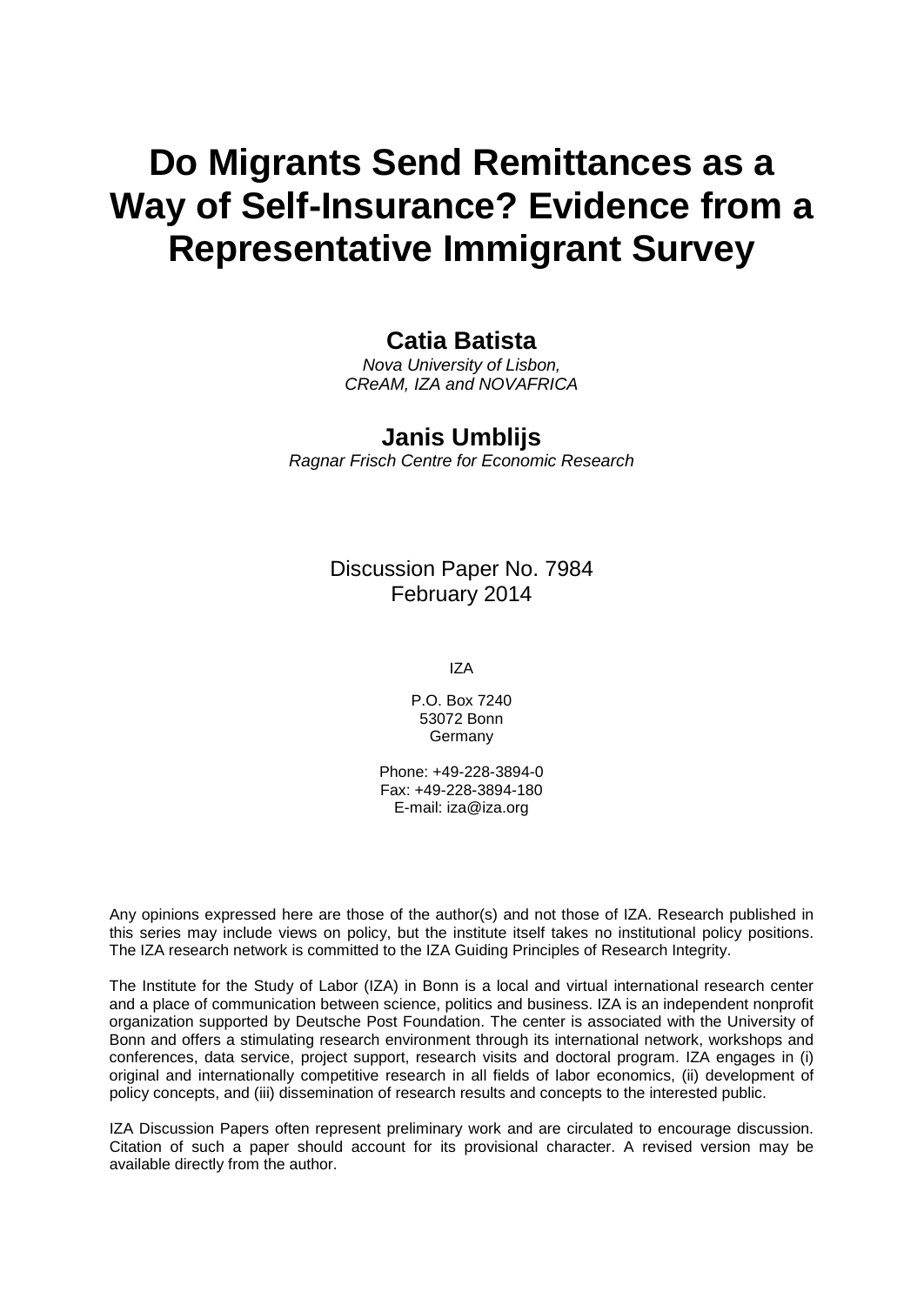IZA Discussion Paper No. 7984 February 2014

## **ABSTRACT**

### **Do Migrants Send Remittances as a Way of Self-Insurance? Evidence from a Representative Immigrant Survey[\\*](#page-1-0)**

Do migrants send remittances as a way of obtaining insurance? While this motive is theoretically suggested in the literature, the question of identifying this relationship empirically has only begun to be explored. Using a unique representative survey of 1500 immigrants in the Greater Dublin Area, Ireland, we find a positive and significant relationship between risk aversion and remittance behavior. Risk-averse individuals are more likely to send remittances home and are, on average, likely to remit a higher amount, after controlling for a broad range of individual and group characteristics. Consistent with a "purchase of selfinsurance" motive to remit, we also provide evidence of more remittances sent by risk averse immigrants facing higher wage risks and remitting to individuals with more financial resources.

JEL Classification: D81, F22, F24, J01, J08, J15, J61

Keywords: migration, risk aversion, remittances, insurance

Corresponding author:

Catia Batista Nova School of Business and Economics Faculdade de Economia Universidade Nova de Lisboa Campus de Campolide 1099-032 Lisboa **Portugal** E-mail: [catia.batista@novasbe.pt](mailto:catia.batista@novasbe.pt)

The authors gratefully acknowledge support from the Irish Research Council (IRC), Trinity College Dublin, and Nova Forum at the Nova School of Business and Economics. This paper is based on a representative immigrant survey generously funded by the EU NORFACE Programme on International Migration. We thank Pedro Pita Barros, Gaia Narciso, Pedro Vicente and participants in a number of seminars and international conferences for helpful comments.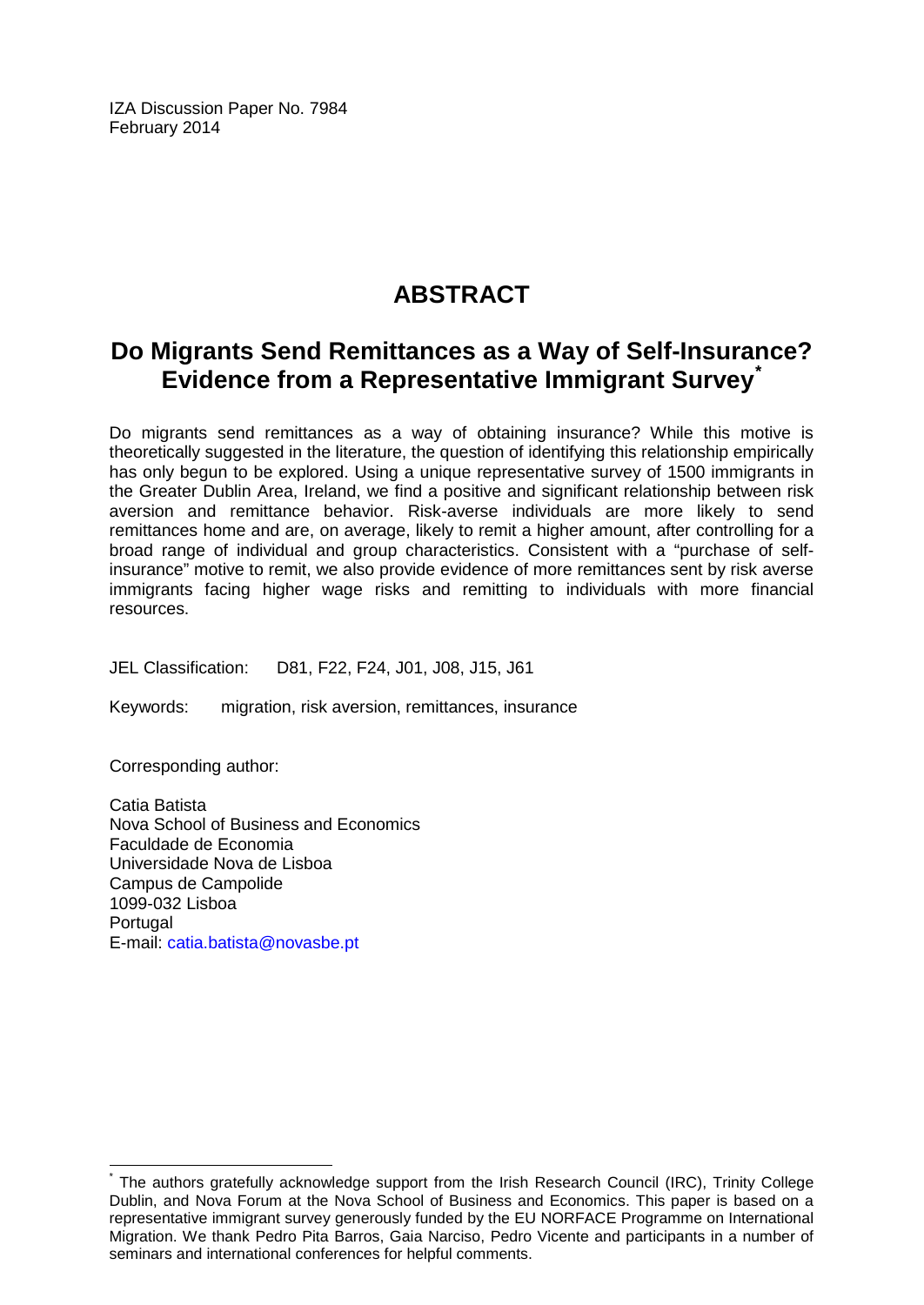#### 1. Introduction

The scale and growth of global remittance flows over the last decade has been unprecedented. Officially recorded remittances to developing countries have quadrupled over the last decade from US\$ 85 billion in 2000 to US\$ 372 billion in 2011 (Mohapatra et al., 2012; Silwa et al., 2010), a value three times greater than total official development assistance.

While this significant global flow of money has motivated a great deal of research, the reasons behind why people remit are still not fully understood. Several possible motives to remit have been identified in the literature, such as altruism (Agarwal and Horowitz, 2002), a sense of social responsibility and reciprocation to the network who covered the initial migration costs (Chort et al., 2012), income smoothing or insurance for households members in the origin country (Yang and Choi, 2007; Clarke and Wallsten, 2003; Paulson, 2000) or selfinsurance for migrants fearing uncertainty in the host country (Amuedo-Dorantes and Pozo, 2006). Understanding which motive dominates in any given context is crucial, as policies designed to support remittance flows by origin and host countries can only be effective if the motivation behind these financial flows is fully understood.

In this paper we investigate the extent to which the desire of migrants to self-insure against future risks they may face in the host country constitutes a motive to send remittances. There is evidence that networks at home often provide financial assistance to migrants in case of negative income shocks in the receiving country and that home networks are able to monitor the financial situation of the migrant through contacts with network members in the receiving country (Agarwal and Horowitz, 2002; De la Briere et al., 2002; Mazzucato, 2009). Given that the willingness of network members at home to provide financial assistance in difficult times is likely to depend on past remittances from the migrant, the decision to remit can be viewed as insurance against future negative shocks. While the self-insurance motive is sometimes mentioned, there are few studies that test this motive empirically - notable exceptions being Agarwal and Horowitz (2002); Lucas and Stark (1985);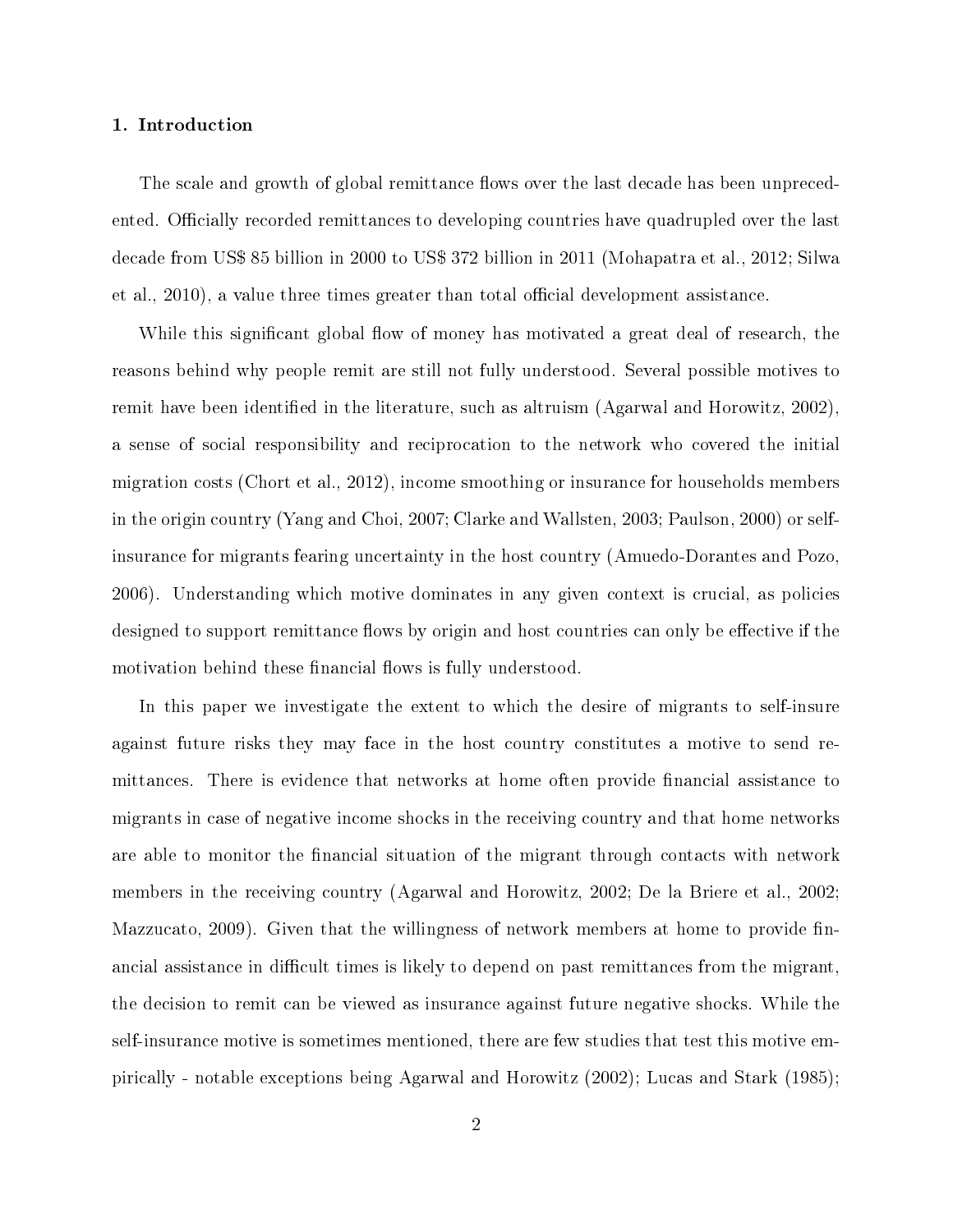Amuedo-Dorantes and Pozo (2006).

The existing literature has mostly used two approaches to empirically test the selfinsurance motive to remit. The first strand of literature proposes that a positive relationship between income of migrant networks at home and migrant remittances is indicative of a selfinsurance motive to remit, while a negative relationship indicates altruism as the relevant remittance determinant. This would happen because migrants remitting with an insurance motive will increase the amount remitted when networks at home have larger income values and hence offer a larger insurance payoff  $-$  the underlying assumption being that the willingness of network members at home to provide financial assistance in difficult times is likely to depend on past remittances from the migrant and on the magnitude of their income flows. Alternatively, migrants will increase remittances in response to worsening economic situations in the home country when altruism is the dominant factor. Testing this theory empirically Lucas and Stark (1985) found that the insurance motive dominated, while Faini (1994) and Agarwal and Horowitz (2002) concluded that altruism was the main motive for remitting. The main drawback of this approach is that it focuses entirely on the remittance recipients and misses the variation in risk faced by the migrants themselves, which must have a significant impact on the demand for this type of insurance through the remittance channel.

An alternative way of testing for the insurance mechanism is to look at the wage risks that migrants face in the host country and how these relate to remittances. If migrants respond to increases in wage risk in the receiving country by remitting more, this may be interpreted as evidence of remittances as a way of purchasing self-insurance (against more likely future negative shocks affecting the migrant). Note, however, that if remittances were motivated by altruism, one would not be able to predict an obvious change in remittances - although altruistic motives may still be at play simultaneously with insurance motives. Amuedo-Dorantes and Pozo (2006) find evidence that Mexican migrants remit more when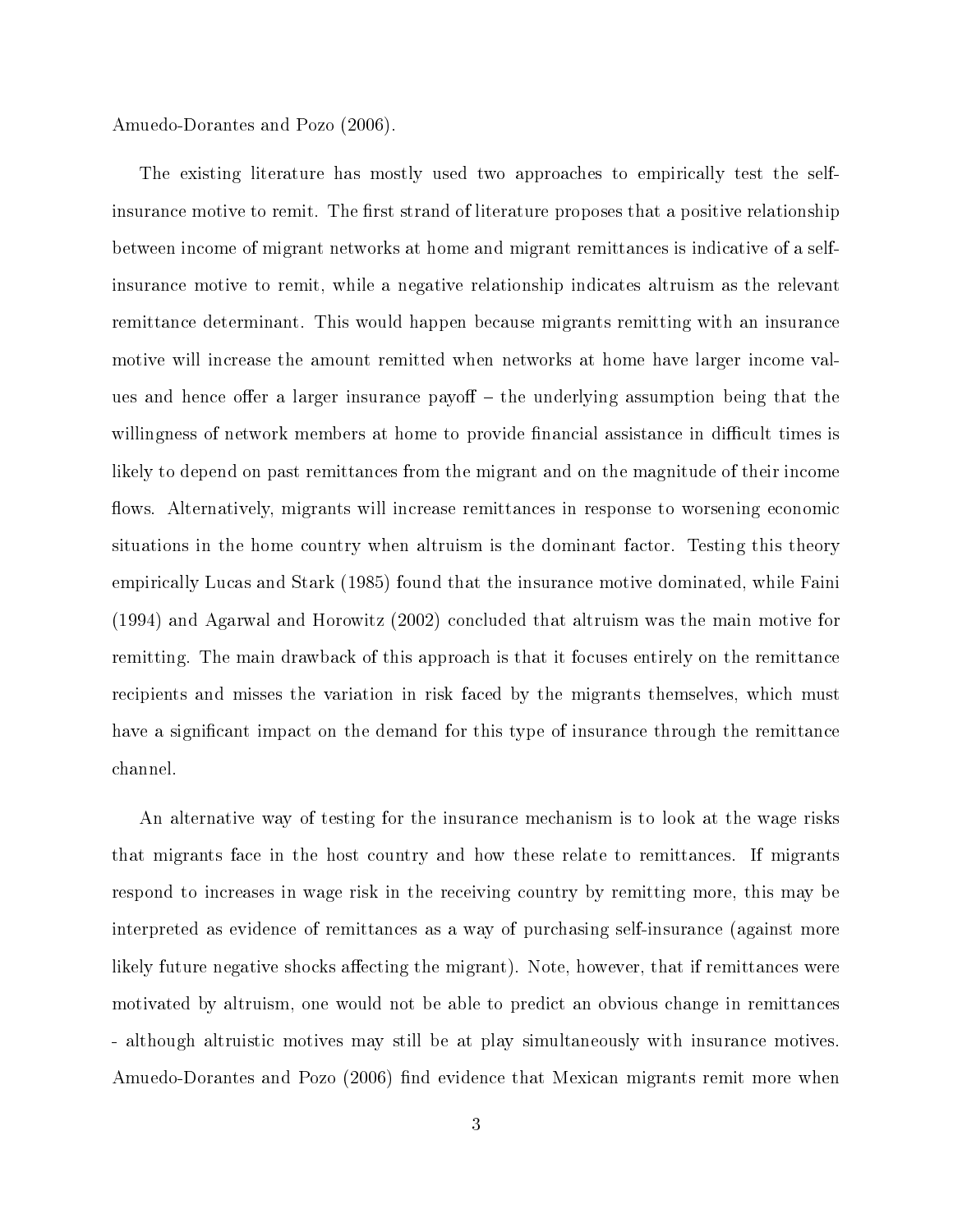faced with higher wage risk, and are therefore driven, at least in part, by insurance motives. This approach has the advantages of being able to account for the wage risk faced by migrants in the host country using a number of proxy variables, and also of allowing for the possibility of both altruistic and insurance motives for remittances a possibility not previously allowed in the literature. One limitation of the approach taken by Amuedo-Dorantes and Pozo (2006) is, however, the difficulty in ensuring that the proxy variables used for wage risk (such as legal status, educational attainment, time in the US, work experience, type of job and industry of employment) are not conflated with differences in migrant unobservable characteristics. such as risk attitudes, which can influence the demand for insurance.

This paper uses a unique representative data-set of 1500 immigrants in the Greater Dublin area, in Ireland, which includes detailed information not only on the characteristics of individual migrants and their networks both in the home and in the host countries, but also on migrant remittances, wage risks and risk preferences. With this information in hand, we build on the work of Amuedo-Dorantes and Pozo (2006) and use the established positive relationship between individual risk preferences and the purchase of insurance to investigate the existence of an insurance motive for sending remittances.

Our identification strategy rests first of all on the hypothesis that more risk-averse individuals have a preference for purchasing more insurance than less risk-averse individuals. In the migration context, this would translate into more risk averse migrants remitting more with the aim of self-insuring against potential negative outcomes. Therefore, a statistically significant positive link between risk aversion and money sent home would provide supportive evidence for the insurance motive.

To complement this novel empirical strategy using risk preferences as a source of variation in establishing self-insurance as a remittance motive, and in order to provide convincing evidence to support this motive, one needs to also account for other correlates with the insurance motive for remittances that were introduced in the past literature. Namely, we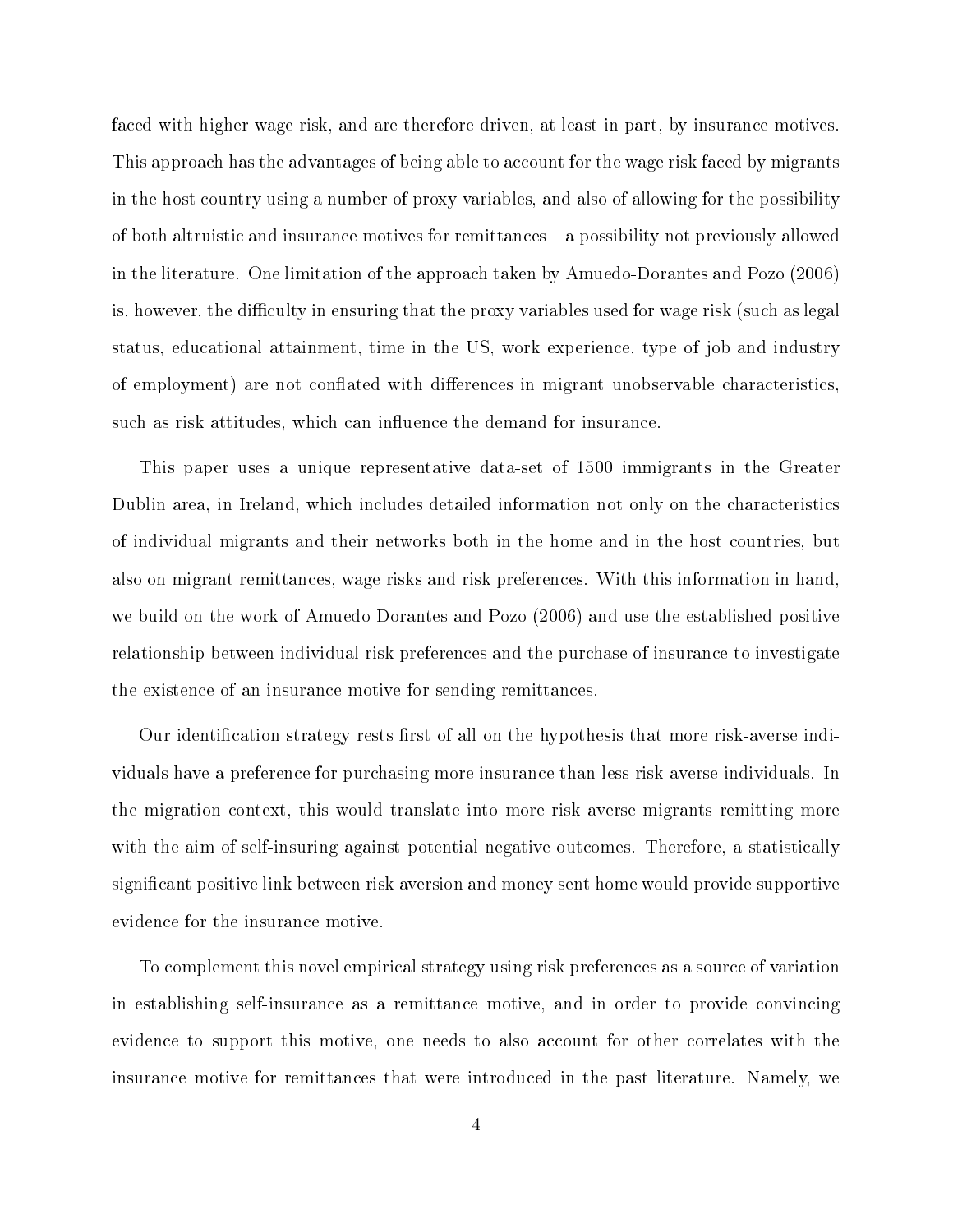need to control for the income risk faced by the migrant in the host country (which will likely determine insurance demand), and also for the income variation faced by the migrant's network in the home country (which is a determinant of the expected insurance payoff). For this purpose, our empirical analysis uses proxies for the income risk that the individual migrant faces in the host country, and also for the income variation in his network at home. In this context, we expect the relationship between risk aversion and remittances to be stronger for individuals facing higher wage risk and remitting for insurance motives, and not meaningful for those not facing wage risk and remitting for other motives such as altruism. The inclusion of information on individual risk preferences to the empirical strategy followed by Amuedo-Dorantes and Pozo (2006) should help to control for some of the unobserved heterogeneity potentially present in previous work, in addition to also providing a direct test of the insurance motive for migrant remittances.

The information in our dataset also allows us to control for other potential determinants of remittance behavior that could be confounded with the insurance motive - namely asset accumulation. Following Amuedo-Dorantes and Pozo (2006), this form of savings can be interpreted as self-insurance provided directly by the migrants, in addition (or as an alternative) to any self-insurance that migrants are purchasing from their networks as a counterpart for remittances sent.

Overall, we find that there is a statistically significant positive relationship between being risk averse and both the probability to remit and the amount remitted by migrants. This result remains significant after including a wide range of controls suggested by the existing literature. Furthermore, we find that the relationship between risk aversion and remittances is especially significant for individuals with temporary contracts, those expressing an intention to return and those with working network members in the sending country  $-$  a variety of robustness checks that strengthens the support for a self-insurance remittance motive. While we do not exclude other motives to remit, such as altruism or insurance for those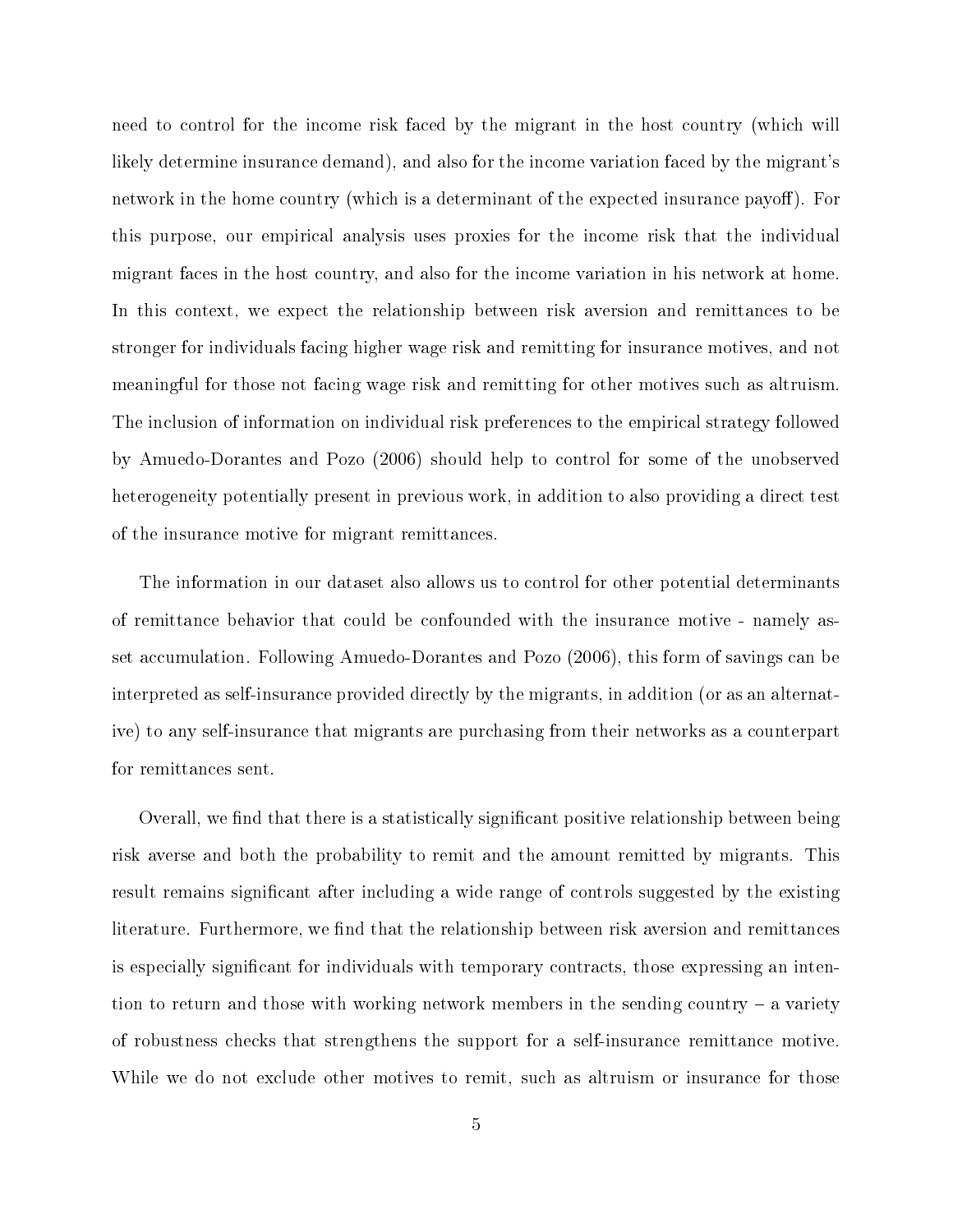who stayed behind, it seems clear that migrants do remit with the purpose of self-insuring against uncertainty faced in the host country.

The rest of the article is organized in the following way: section 2 describes the survey design and presents descriptive statistics; section 3 introduces the empirical strategy, while sections 4 and 5 present and discuss the results; finally, section 6 concludes.

#### 2. Data and Descriptive Statistics

#### 2.1. Background on Survey

This paper uses a tailored representative household survey of the immigrant population in the Greater Dublin Area. The survey was conducted among 1500 immigrants aged 18 years or older, residing in the Greater Dublin Area, who arrived in Ireland between ten years and six months prior to the interview date, and who were not Irish or British citizens. Eligibility requirements were set to maximize the probability that migrants still kept contacts outside of Ireland but were already minimally established in Ireland so that contacts with their networks abroad could provide useful information.

The survey was conducted between February 2010 and December 2011 by Amarach Research, a reputable survey company with prior experience in conducting research surveys in Ireland, under close supervision of the research team.

The sample of immigrants in our survey is representative of the total immigrant population, both registered and non-registered, in the Greater Dublin Area. In order to perform random sampling, 100 Electoral Districts (EDs) were randomly selected out of the 323 EDs in the Greater Dublin Area. This selection was performed according to probabilityproportional-to-size sampling, in which size is defined as the total number of non-Irish and non-British individuals residing in Ireland, according to the 2006 Census of Ireland. After the first randomization level of ED selection, 15 households were selected within each ED using a random route approach, starting at initial addresses within each ED that were also selected randomly. Furthermore, in the presence of more than one eligible respondent in the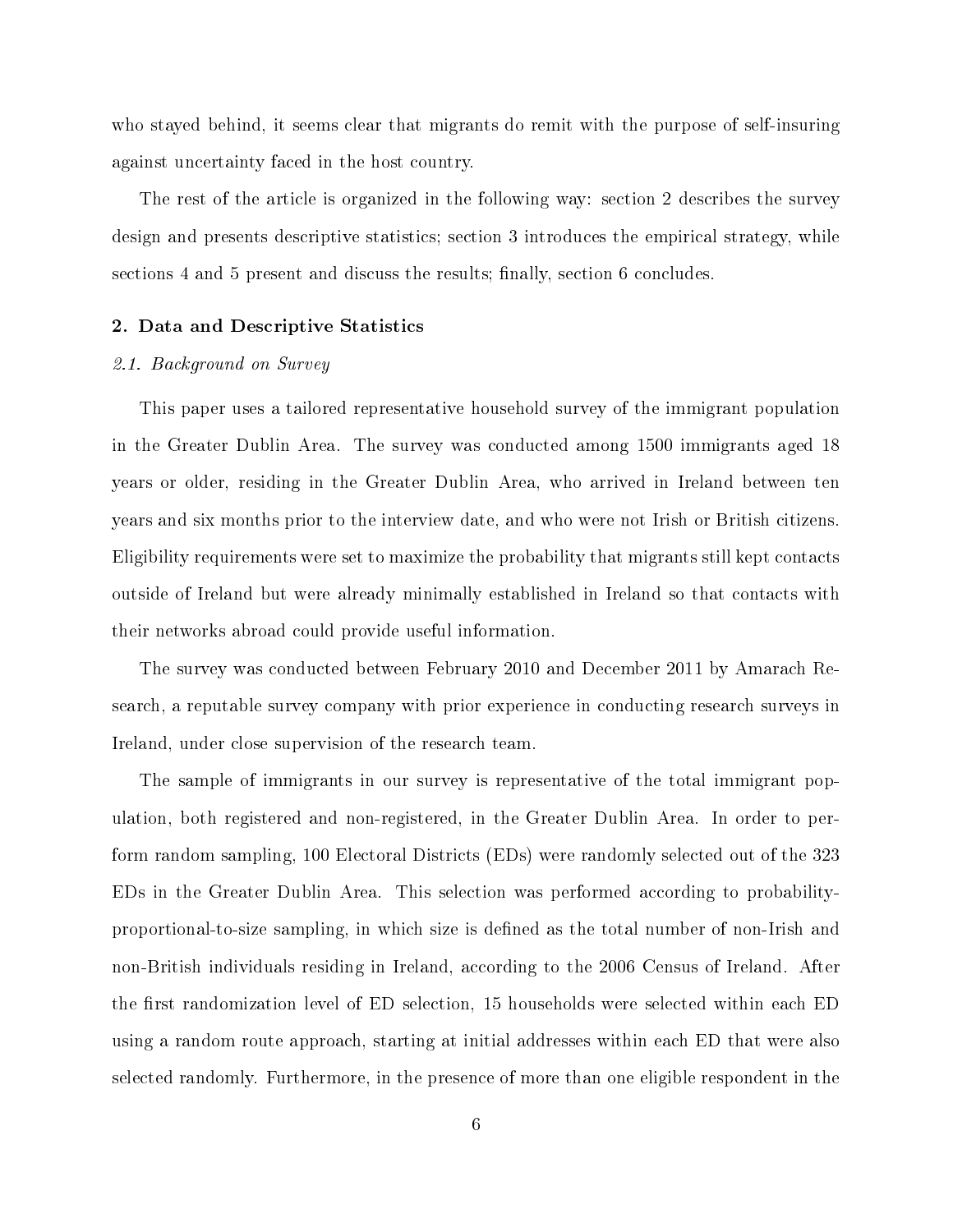household, the individual respondent within each household was selected randomly based on a next-birthday rule. In the absence of the designated respondent, an appointment was set up for a later date.

All enumerators were initially trained by the research team and were subsequently supervised by the survey company and, randomly, by members of the research team. Each enumerator had to complete an enumeration report, listing each address approached, the number of call-backs and the outcome of each visit<sup>1</sup>. The enumeration reports were closely inspected and verified by the research team. If the randomization instructions were not followed, interviews had to be replaced.

When selected respondents declined to be interviewed, their characteristics (namely gender, approximate age, nationality and type of dwelling) were recorded to allow for the adjustment of sampling weights. The final data was weighted by nationality, age and gender of non-respondents. According to the enumeration records, on average, the interviewers had to approach around 100 addresses to obtain one completed interview.

The design of the survey questions and the data collection strategy were carefully developed in order to ensure that our sample is representative of all migrants, including illegal and non-registered migrants. The randomized procedure for selecting addresses within an ED was useful in capturing a representative selection of migrants, including those that were not registered in official data. The legal status of respondents was not asked and this was made clear to the respondents before the survey was administered. In addition, it was made clear to respondents that the data would be anonymized and not used for any purposes other than academic research. In order to maximize trust, interviewers were chosen from a broad range of backgrounds and received detailed classroom and in-the-field training, followed up

<sup>&</sup>lt;sup>1</sup>Non-responses, due to no one being at home at the time of the visit, were minimized by interviewers going back to an address up to 5 times on different days and at different times. While this 5 times 'call back' rule was time consuming, it ensured that non-response was minimized and that a representative sample of migrants was selected, including single dwelling households which would otherwise be under represented.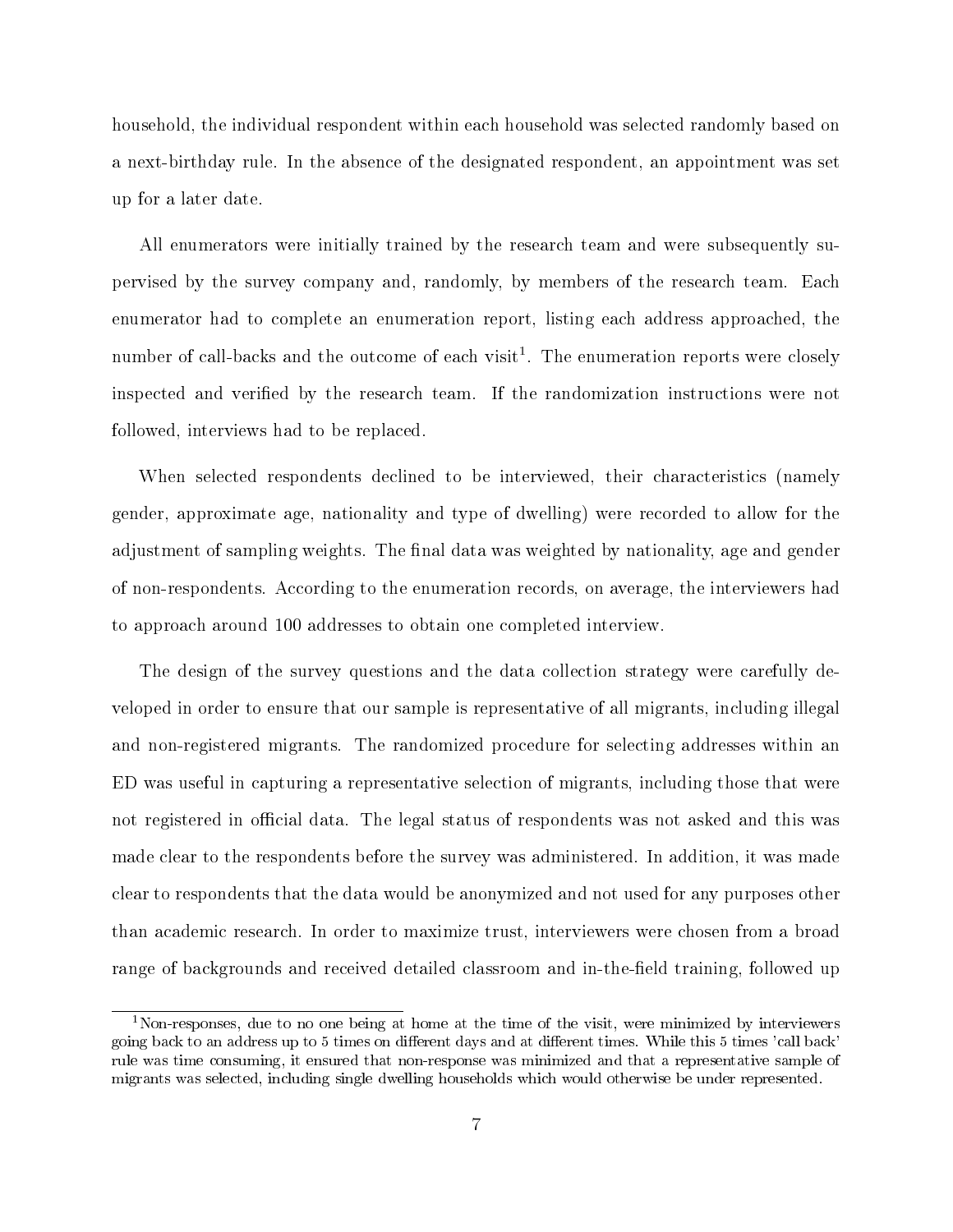by randomized quality checks.

Obtaining a representative sample of migrants is important in the context of our research as it avoids sample selection problems which are present in related work where data collection methodologies include surveys conducted in the border regions of sending countries (Amuedo-Dorantes and Pozo, 2006), or generally limited to return migrants and family members left in the home country (Agarwal and Horowitz, 2002; Lucas and Stark, 1985).

In order to measure risk preferences in the domain of money, we use a hypothetical lottery question. This measure has been used by a number of studies in the literature,<sup>2</sup> and has been validated using real monetary payments (Dohmen et al., 2005). Our survey also includes a number of questions regarding remittances to encompass all channels that could be used to transfer money or gifts to individuals in the sending country. The survey allowed for the possibility of money transfers, money handed over in person (in Ireland or in the sending country) and gifts sent or given in person. The survey also included questions on the frequency and amount remitted and the cost of sending money and gifts home. In addition, data on the characteristics of individuals that receive remittances, including age, gender, country of residence and relationship to the respondent are available. Batista and Narciso (2013) and Batista and Umblijs (2013) present complementary analysis of the same migrant survey focusing on questions related to the importance of asymmetric information in transnational networks in determining remittance flows, and the role of risk attitudes for migrant entrepreneurship.

#### 2.2. Descriptive Statistics

Our sample is made up of migrants from a broad range of countries. The three most popular origin countries are Nigeria, Poland and India. All other country groups consist of less than 5% of the sample. Other European Union 'New Member States' are also represen-

<sup>2</sup>See for example, Van Praag and Cramer (2001); Ahn (2010); Bonin et al. (2007); Zimmermann et al. (2009); Caliendo et al. (2009, 2010); Niimi et al. (2009)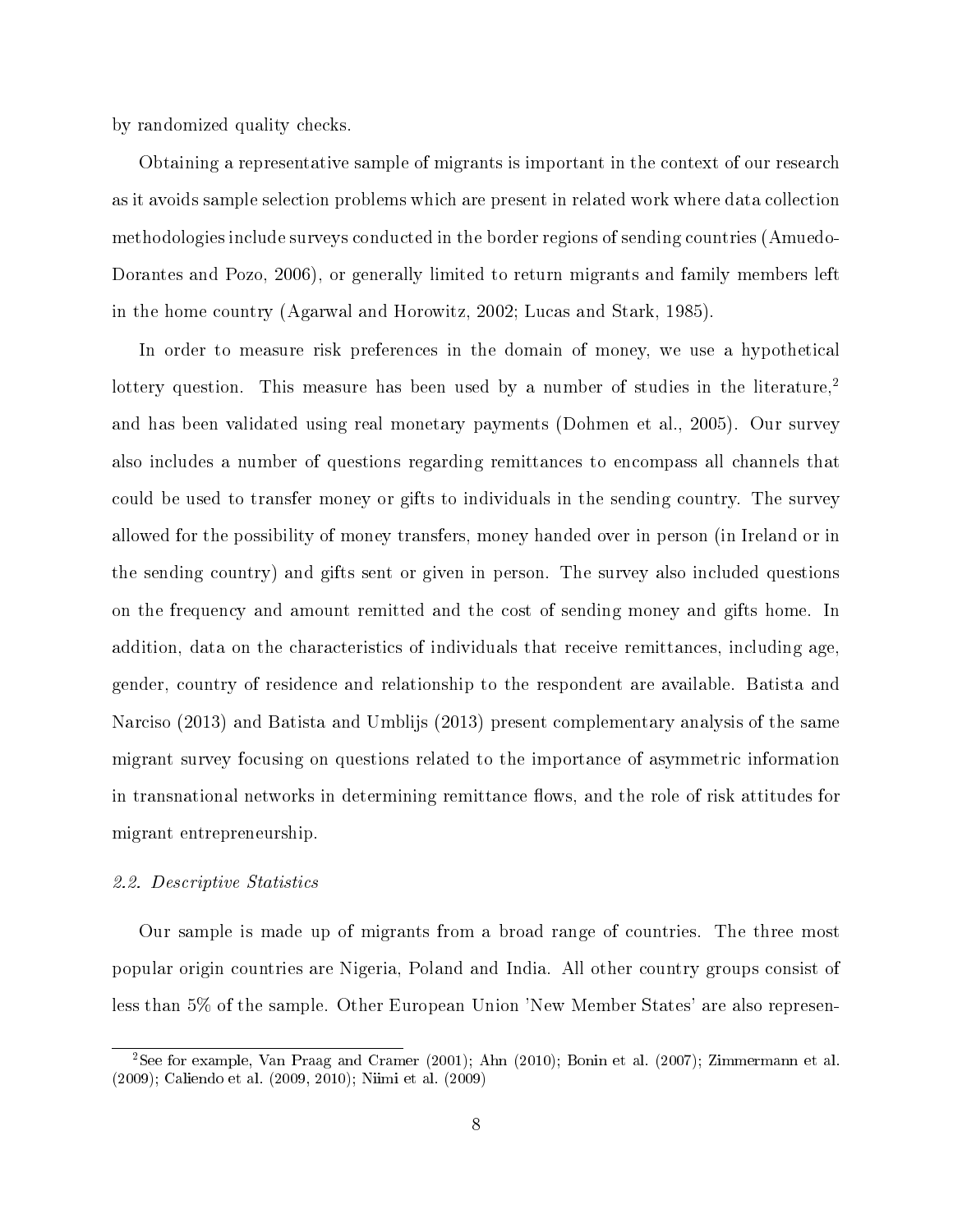ted, with the largest groups being Romanians, Lithuanians, and Latvians. The two largest migrant groups in Greater Dublin by world Region of Birth are Africa and Asia.

Our measure of willingness to take risks is based on a hypothetical lottery question as shown in Figure 1. The results from the question range from 0 (corresponding to no lottery purchase) to 10 (corresponding to spending all available 100,000 Euros in a risky lottery). Figure 2 shows the distribution of responses to the hypothetical lottery question. According to Figure 2, the most common answer to the hypothetical lottery question was not to gamble any of the money, while the other responses approximate a normal distribution with mean at gambling 60% of the available amount.

From our sample of migrants, 36% sent money home at least once in the year preceding the interview. From those that did send money home, the amount varied signicantly as shown in Figure 3, ranging from EUR 3 to EUR 10,000.

There is a substantial variety in the probability of remitting between world regions of birth. As shown in Table 1, migrants from Africa are the most likely to remit with 40% sending some money home, migrants from Asia are the second most likely to remit (36% do so in our sample). While 31% of the New EU Member State migrants remit money home, only 7% of pre-2004 enlargement EU states send remittances home.

Regarding the relationship between risk aversion and the probability of remitting, a simple comparison of averages for the total sample shows that a larger proportion of risk averse individuals send remittances compared to risk loving individuals. Table 2 shows that, while only 27% of risk loving individuals sent remittances, 40% of risk averse migrants sent money to networks in the source country.

#### 3. Empirical Methodology

The empirical relationship between risk aversion and remittances can be summarized as follows: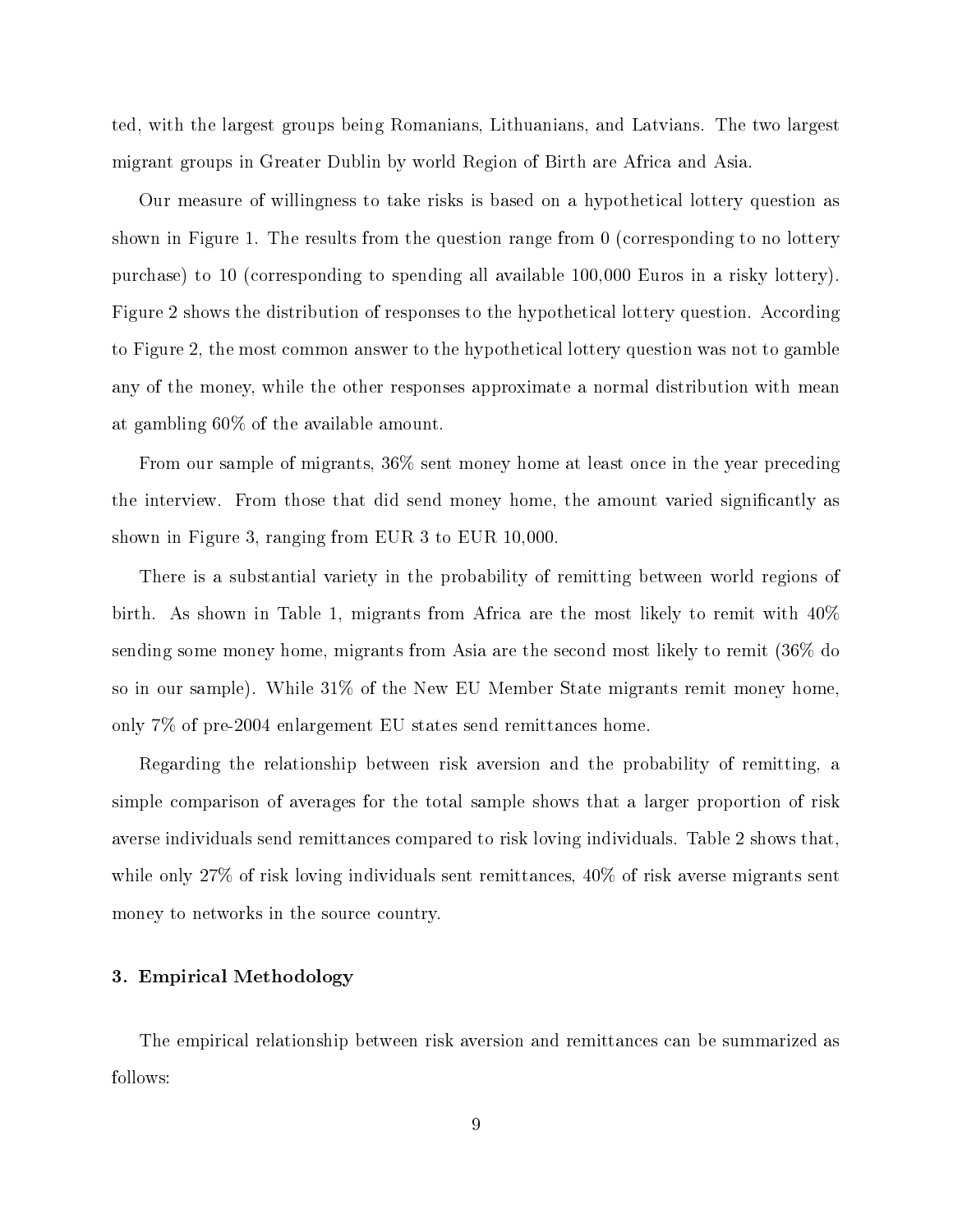#### $Remittances_i = \beta_1Risk Preference + \beta_2Individual\ Controls + \epsilon_i$  (1)

This expression describes how migrant remittances vary with risk aversion, while controlling for an array of individual characteristics that are correlated with a migrant's willingness and capacity to remit. These controls include basic demographics, such as gender, age, years of schooling, religion, marital status, having children, industry of occupation, income, financial distress indicators, and world region of origin. In addition, our specification includes controls for likely determinants of the willingness to self-insure through remittances: namely income risk faced by the migrant in the host country (proxied by employment contract duration) and proxies for the likelihood to return home (such as the reported intention to return, number of years in Ireland, partner living in Ireland and Irish partner), which are both correlated with the likelihood of requesting financial assistance upon return home. and hence determine insurance demand. We also include as a control income variation faced by the migrant's network in the home country (proxied by employment status of the network member, an indicator of financial resource availability), which may be interpreted as a determinant of the expected insurance payoff. Finally, we also control for the presence of migrant savings, which can be interpreted as self-insurance provided directly by the migrants, in addition (or as an alternative) to any self-insurance that migrants are purchasing from their networks as a counterpart for remittances sent.

We estimate different specifications of this econometric model. We start by estimating a model for the extensive margin of remittances (i.e. the migrant's decision of whether to remit or not). For this purpose, we run a Probit model where the dependent variable is a binary variable taking the value of 1 when the individual migrant sent any form of remittances in the year before the survey, and we include all controls described above. In additional specifications, we also add interaction terms for risk preferences and contract duration, intention to return and employment status of network members in order to provide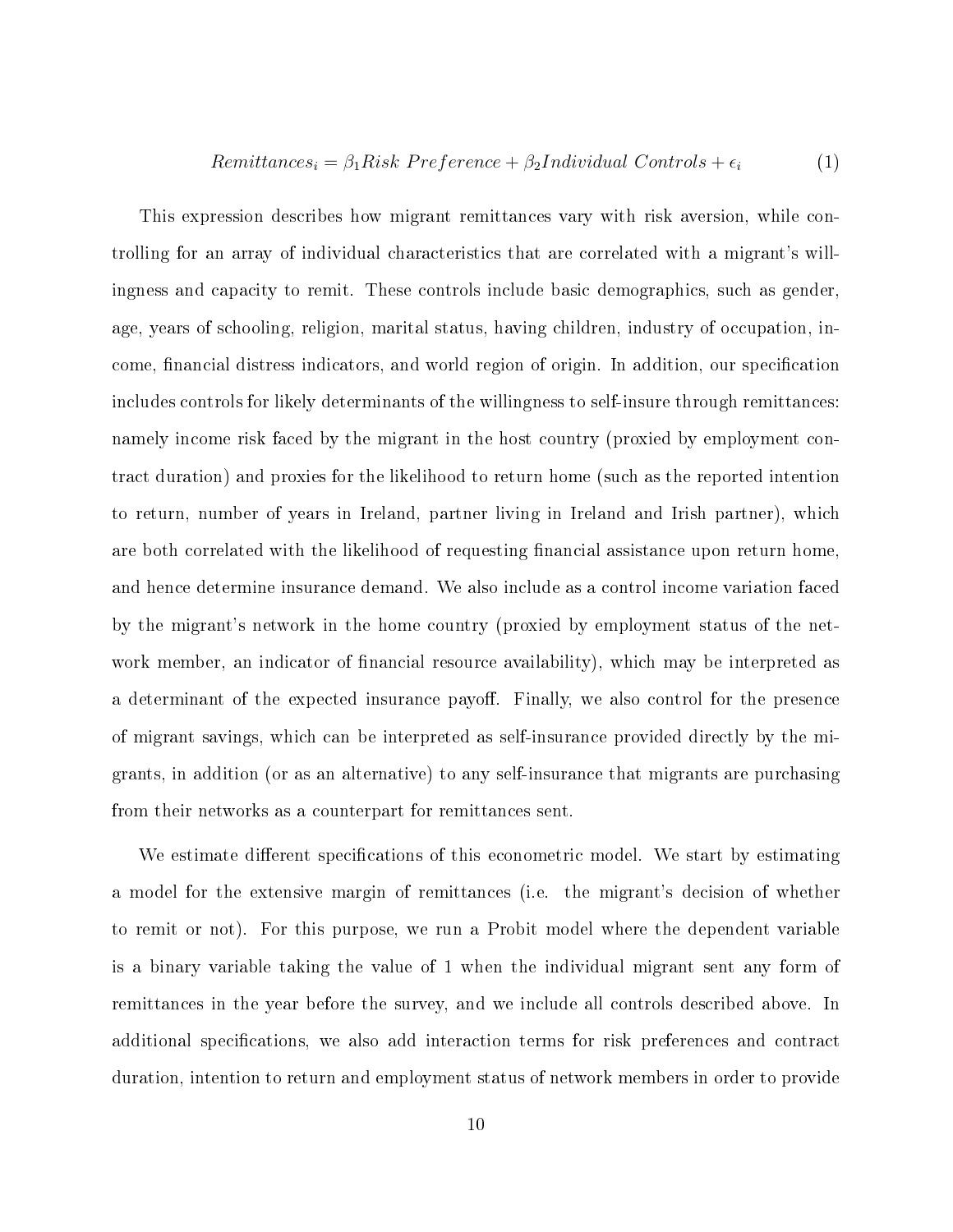a strict test of the "self-insurance purchase" motive for remittances. This is because one would expect that risk averse migrants will seek additional insurance when they face a larger likelihood of needing to request financial assistance from their networks and also when they perceive greater nancial availability in their networks at home.

More precisely, we use the following general Probit specification :

$$
Pr(Y_i = 1 | \mathbf{X_i}) = \Phi(\beta_1 x_{i1} + \beta_2 x_{i2} + \beta_{12} x_{i1} x_{i2} + \mathbf{X_i}\beta) + \epsilon_i
$$
\n(2)

where  $Y_i$  is a binary variable taking value 1 when individual i sent any remittances to anyone in his network in the home country in the last year;  $\beta_1$  is the coefficient on the variable summarizing risk aversion  $x_{i1}x_{i2}$  is a dummy variable for the type of contract, intention to return or employment status of network member; and  $\beta_{12}$  is the interaction effect. $\mathbf{X_{i}}$  is the vector of control variables described previously, which are likely correlated with remittance behavior.

We are also interested in the amount of remittances sent, the intensive margin, and use a zero censored Tobit model to account for the significant proportion of individuals that have not sent any remittances in the year prior to the survey. There are a number of alternative solutions to the issue of zero censoring in remittance data. (Bettin et al., 2012) suggest double hurdle and Heckit models to account for the possibility of different mechanisms influencing the decision to remit and the amount to be remitted. While this has the advantage of accounting for non-remittance due to budgetary constraints, this type of model can be sensitive to identification exclusions. This is especially a problem for data on remittances, as finding realistic variables that affect the decision to remit money, but not the amount, are difficult to conceive of (Amuedo-Dorantes and Pozo, 2006). Therefore, we opt for the Tobit model, which accounts for the zero censoring without the identification issues of the selection models. More specifically our econometric specification is: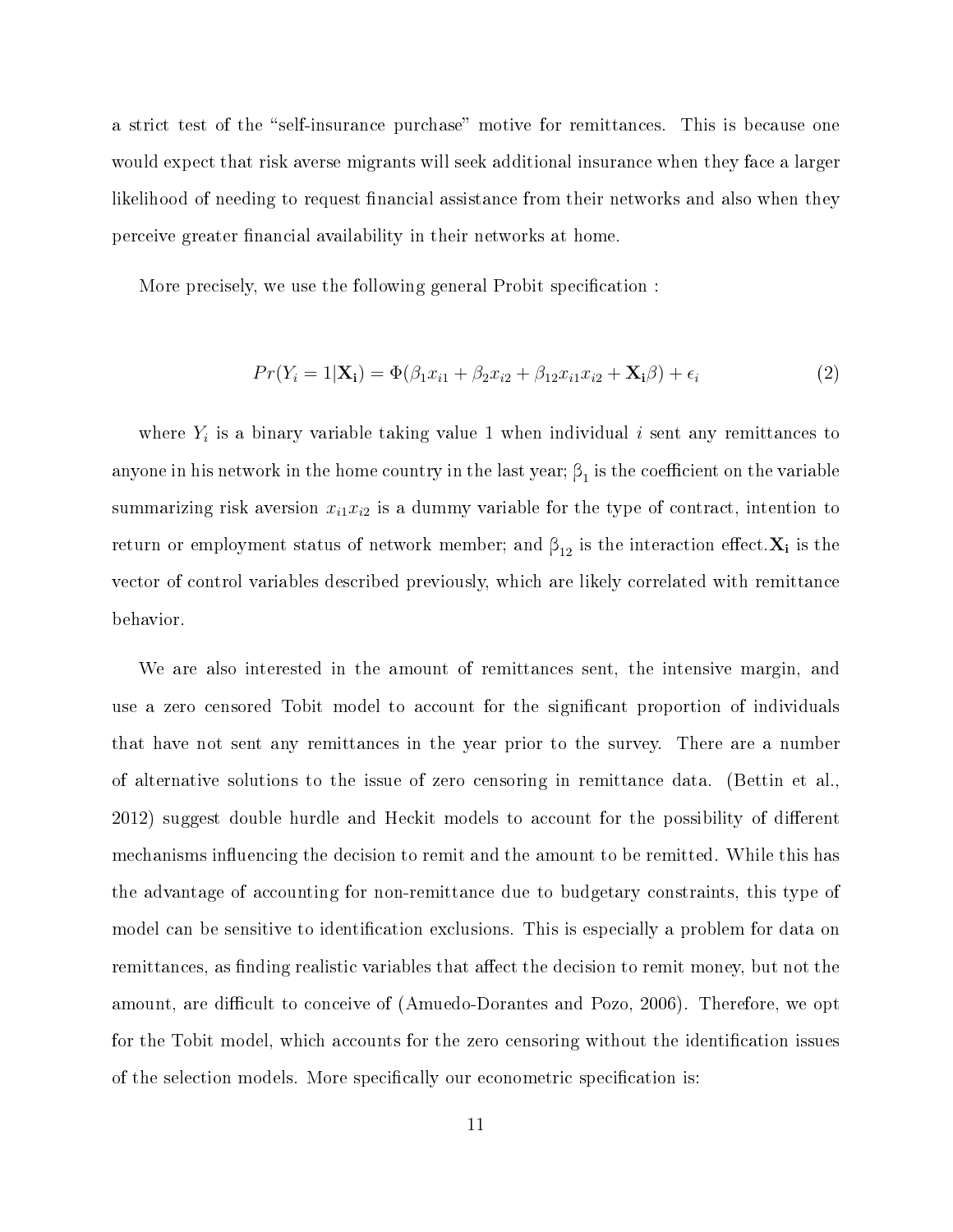$$
Y_i^* = \beta_1 x_{i1} + \beta_2 x_{i2} + \beta_{12} x_{i1} x_{i2} + \mathbf{X}_i' \beta + \epsilon_i
$$
 (3)

$$
Y_i = \max(0, Y_i^*)
$$

$$
\epsilon_i \sim N(0, \sigma^2)
$$

where the latent variable  $Y_i^*$  is modeled as depending on the same independent variables as those included in the Probit model outlined in (5), and the dependent variable  $Y_i$  is the zero censored amount remitted in Euros in the last year.

#### 4. Empirical Results

#### Risk Aversion and Remittances

Table 3 presents estimates for the relationship between risk aversion and remittances both at the extensive and intensive margin. Column (1) of Table 3 suggests that there is a signicant positive relationship between risk aversion and the probability of remitting: being risk averse (according to this definition) corresponds to a 19% point increase in the probability of remitting after controlling for a large range of variables.

These controls include short contract duration (as a proxy for wage risk in the host country) and the intention to return (as a proxy for the likelihood of needing to use insurance upon return). According to the existing literature, both these variables should correlate positively with the demand for self-insurance via remittances. We indeed obtain positive coefficients but they are not precisely estimated when we account for individual risk aversion. We also control for savings, which could be regarded as an alternative way for migrants to obtain self-insurance. This coefficient shows, however, positively in our estimation, although not very precisely estimated, which may indicate that savings are a complementary to remittances as a way for migrants to obtain self-insurance.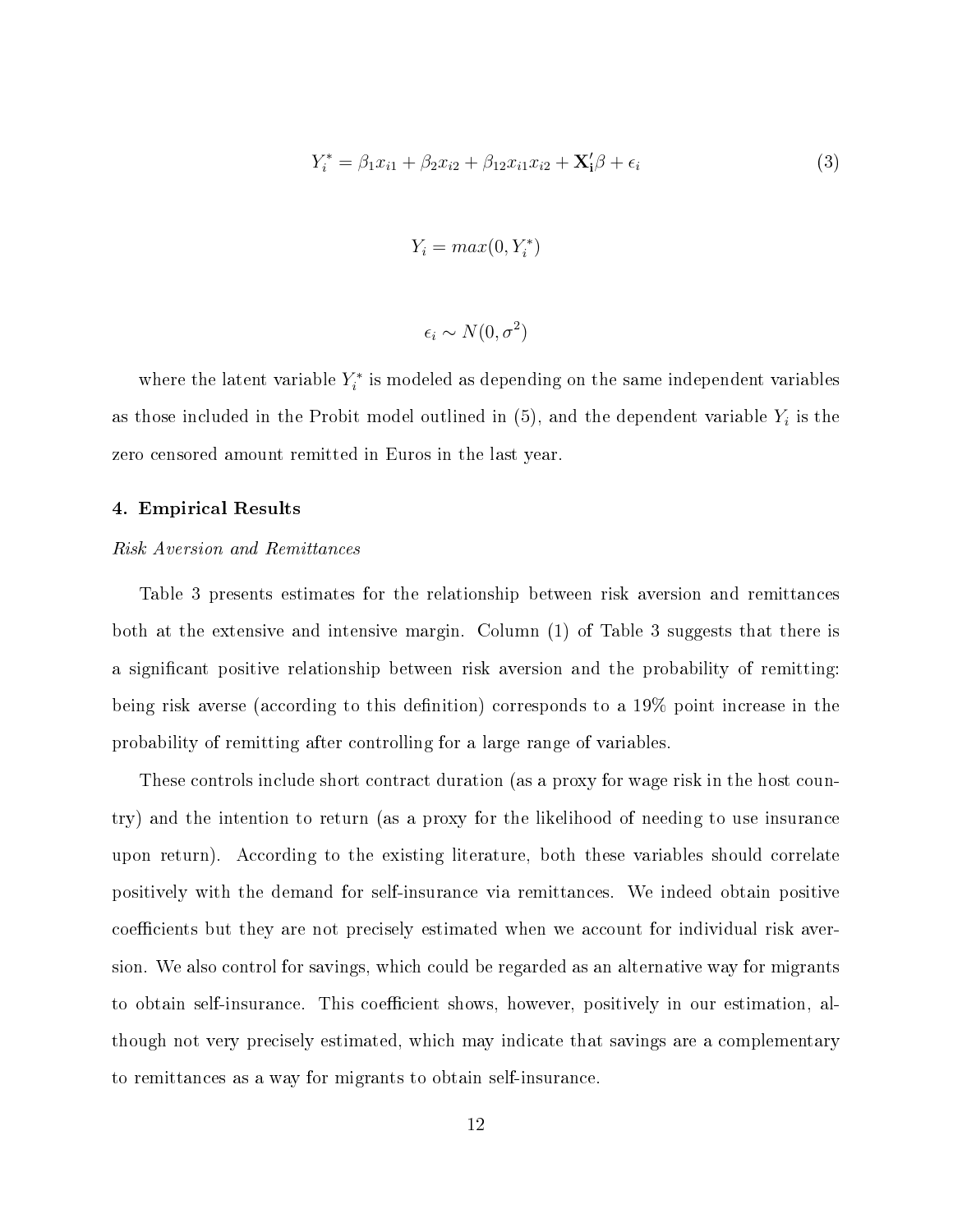These controls include short contract duration (as a proxy for wage risk in the host country) and the intention to return (as a proxy for the likelihood of needing to use insurance upon return). According to the existing literature, both these variables should correlate positively with the demand for self-insurance via remittances. We indeed obtain positive coefficients but they are not precisely estimated when we account for individual risk aversion. We also control for savings, which could be regarded as an alternative way for migrants to obtain self-insurance. This coefficient shows, however, positively in our estimation, although not very precisely estimated, which may indicate that savings are a complementary to remittances as a way for migrants to obtain self-insurance.

In terms of the intensive margin (i.e. using the amount remitted as dependent variable), column (2) in Table 3 shows that being risk averse is associated with an average increase of EUR 945 in the amount remitted in the previous year.

Note that the dummy variable 'Risk Averse', as used in columns (1) and (2) of Table 3, is defined as investing less than EUR 10,000 in the hypothetical lottery and corresponds to approximately 50% of the responses in our sample of migrants. Columns (3) to (6) of Table 3 show that the relationship between risk aversion and remittances keeps holding positive and significantly when risk version is defined as investing less than EUR 20,000 (Risk Aversion alternative 1) or EUR 5,000 (Risk Aversion alternative 2) in the hypothetical lottery.

#### Income Risk and Remittances

Table 4 shows how the probability of remitting correlates with temporary employment contracts, with duration of less than one year  $-$  a proxy for wage risk faced by migrants. The reference group is given by individuals with permanent employment contracts. Results are shown for when temporary is interacted with the risk aversion dummy. The results in Column (1) of Table 4 suggest that the relationship between having a temporary contract and the probability of sending remittances is especially significant for risk averse individuals. Column (2) in Table 4 focuses on the intensive margin. The results suggest that while having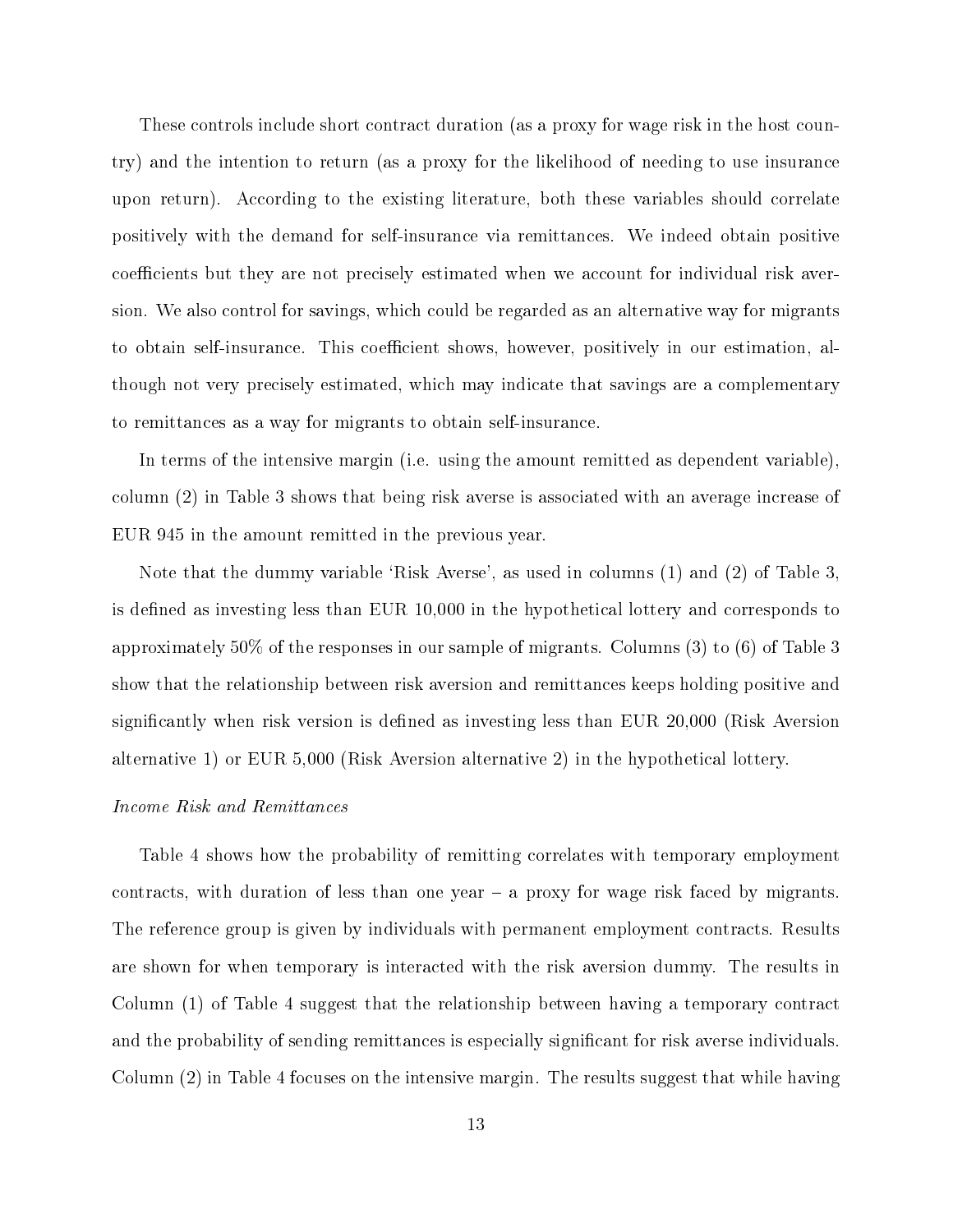a temporary contract is associated with remitting less relative to the control group, being risk averse and having a temporary contract is associated with sending more remittances.

This evidence strengthens our hypothesis that, when facing additional income risk in the host country, risk averse individuals will remit more in an attempt to purchase additional self-insurance from their network members at the origin.

Table 5 investigates the relationship between intention to return and remittances, including risk aversion interaction terms. Column (1) in Table 5 shows that expressing an intention to return while being risk averse is associated with an increased probability of remitting whereas this effect is not significant for the risk loving reference group. Looking at the intensive margin, the results in column (2) of Table 5 suggest that having an intention to return and being risk averse is associated with a higher amount being remitted, while the return intention without interaction seems to be negatively correlated with the amount remitted.

These results show that remittances sent by risk averse migrants are increasing with the likelihood of returning to the origin country and beneting from any "insurance" the migrant has purchased with remittances.

#### Status of Network Members and Remittances

As well as the relationship of the remittance recipient to the migrant, the financial situation of the home network also plays a role in the decision to send money home as a method of self-insurance. Migrants wanting to insure themselves via remittances do so with the expectation of receiving financial assistance from home network members in case of a negative outcome in the future, making the financial situation of contacts at home an important consideration. Sending remittances will only function as an insurance mechanism if the migrant believes that the network member at home is in a position to provide financial assistance when required. Therefore, the insurance motive is likely to dominate when home network members have more resources, while altruism usually dominates when networks are less fin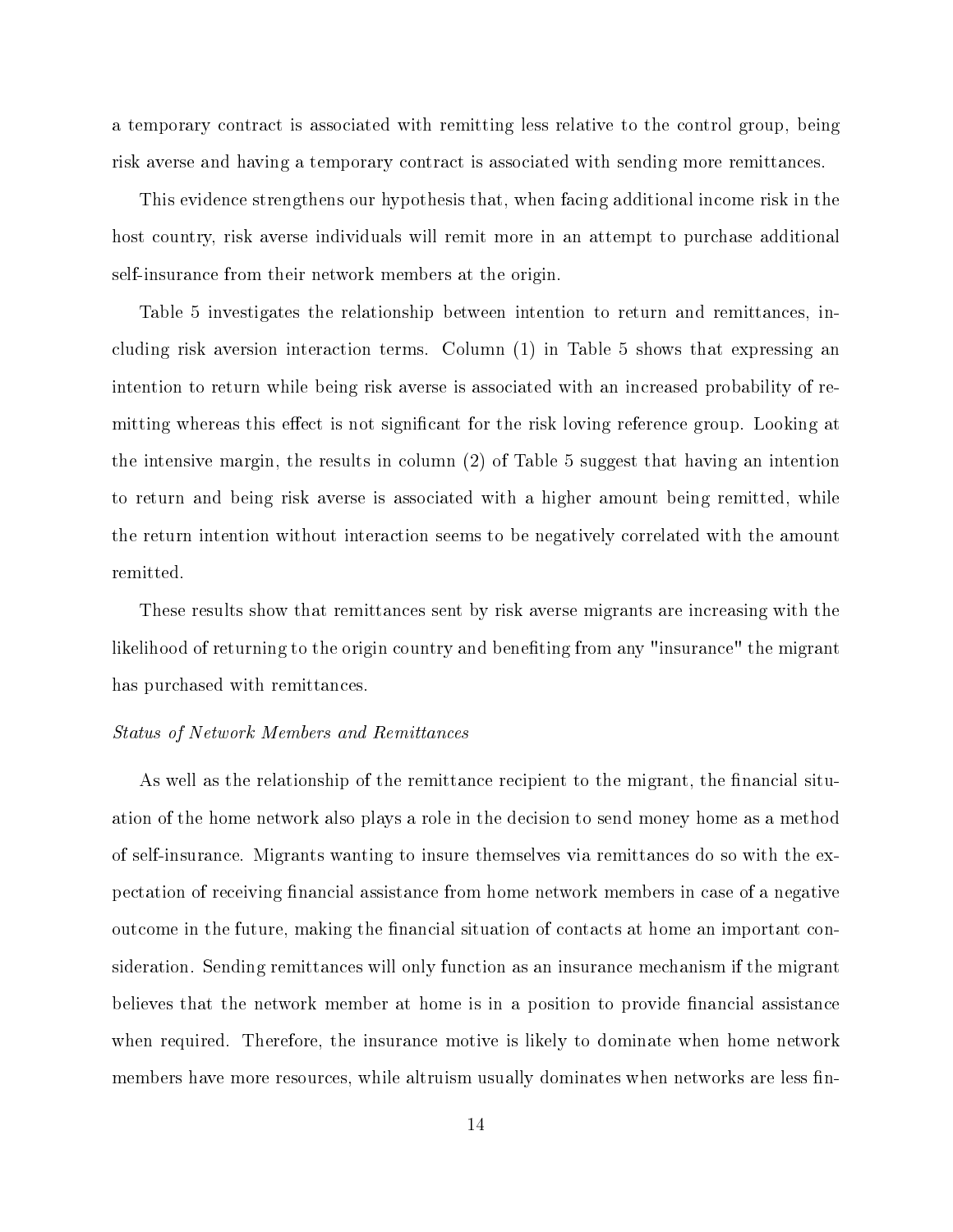ancially stable. We test this hypothesis by utilizing information on the employment status of network members. In our sample 67% of network members are currently employed and we would expect the insurance motive to be stronger for migrants sending remittances to this group compared to those with network members not working.

Table 6 shows the results of the intensive and extensive margin for the employment situation of the remittance recipient. Column (1) of Table 6 suggests that there is a positive link between having an employed network member and being risk averse. Similar results can be seen for the intensive margin, where there is a (marginally) significant positive link between having an employed network member and being risk averse.

This evidence lends some support to the hypothesis that migrants target network members with good economic status to purchase self-insurance by sending remittances to these "well-off" network members.

#### Outside Family Networks and Remittances

It is likely that altruistic motives dominate for remittances to immediate family (such as parents, children or spouses). This proposition would imply that remitting to a network contact outside the immediate family is therefore relatively more likely to follow the selfinsurance motive for remittances. We test this implication, by examining the remittance impact of having a main network contact outside of the immediate family.

The results confirm that having a main network contact outside of the immediate family is associated with a lower probability of sending remittances as well as remitting a lower amount in the year prior to the survey, as shown by Table 7 Columns (1) to (3). However, when we investigate the interaction term for being risk averse and remitting outside of the immediate family, the results support our hypothesis that more self-insurance motivated remittances are sent to the network members outside of the immediate family, as can be seen in Table 7, Columns (2) and (5).

We also investigate the triple interaction of the migrant being risk averse, having a main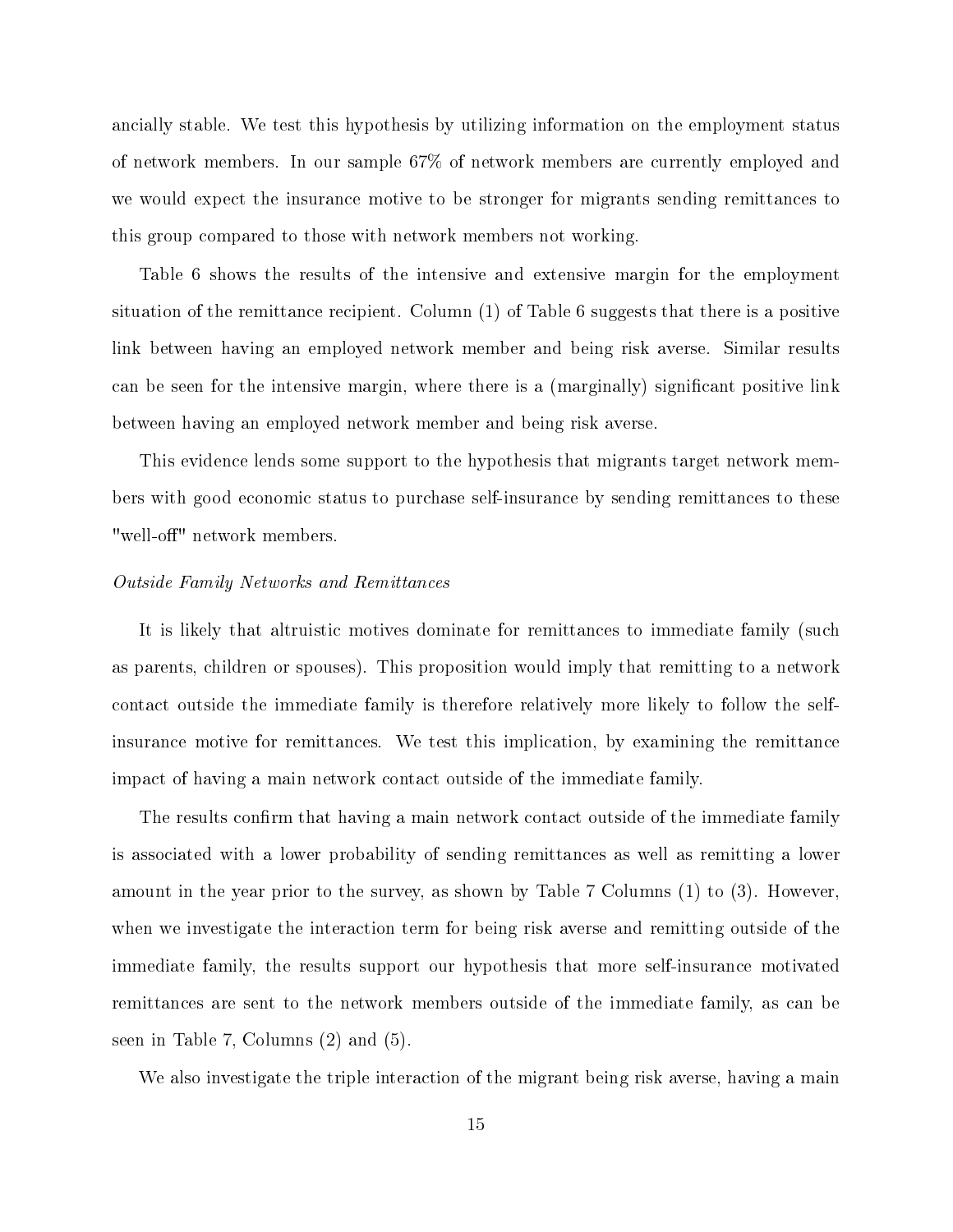network member outside the family and that network member having a stable employment situation. As we would expect, the sign of this triple interaction is positive suggesting that for remittances sent outside the household by risk averse individuals, a stable employment status of the network member is valuable and positively associated with remittances at the extensive and intensive margin, as can be seen in Table 7, Columns (3) and (6).

#### 5. Discussion of Results

Our results suggest that there is a positive relationship between risk aversion and remittances. Given that we control for individual key characteristics, this measure is a good proxy for the inherent risk preference of individuals in the domain of money. In addition, this type of risk measure has been validated using real monetary incentives for the German Socioeconomic Panel study by Dohmen et al. (2005), which lends condence that this hypothetical question is able to capture actual risk attitudes in the domain of money of the individuals in our survey.

We are also able to test the relationship between wage risk and remittances. As in Amuedo-Dorantes and Pozo (2006) we also found evidence that migrants on temporary contracts are more likely to remit than those with permanent contracts. However we include an additional test to support the suggestion that the link between wage risk and remittances is due to the insurance motive by interacting the contract type variables with our risk preference variable. As suggested by our hypothesis, we find that having a non-permanent contract is only signicantly related to remittances for the risk averse individuals in our sample.

Given that migrants who intend to return are more likely to benefit from the support of network members after return, we also investigated the link between intention to return and the probability of remitting. While we find no strong significant link between the intention to return and remittances in general, we do find a significant positive link for this relationship for risk averse individuals. This corresponds to the insurance motive for remittances as risk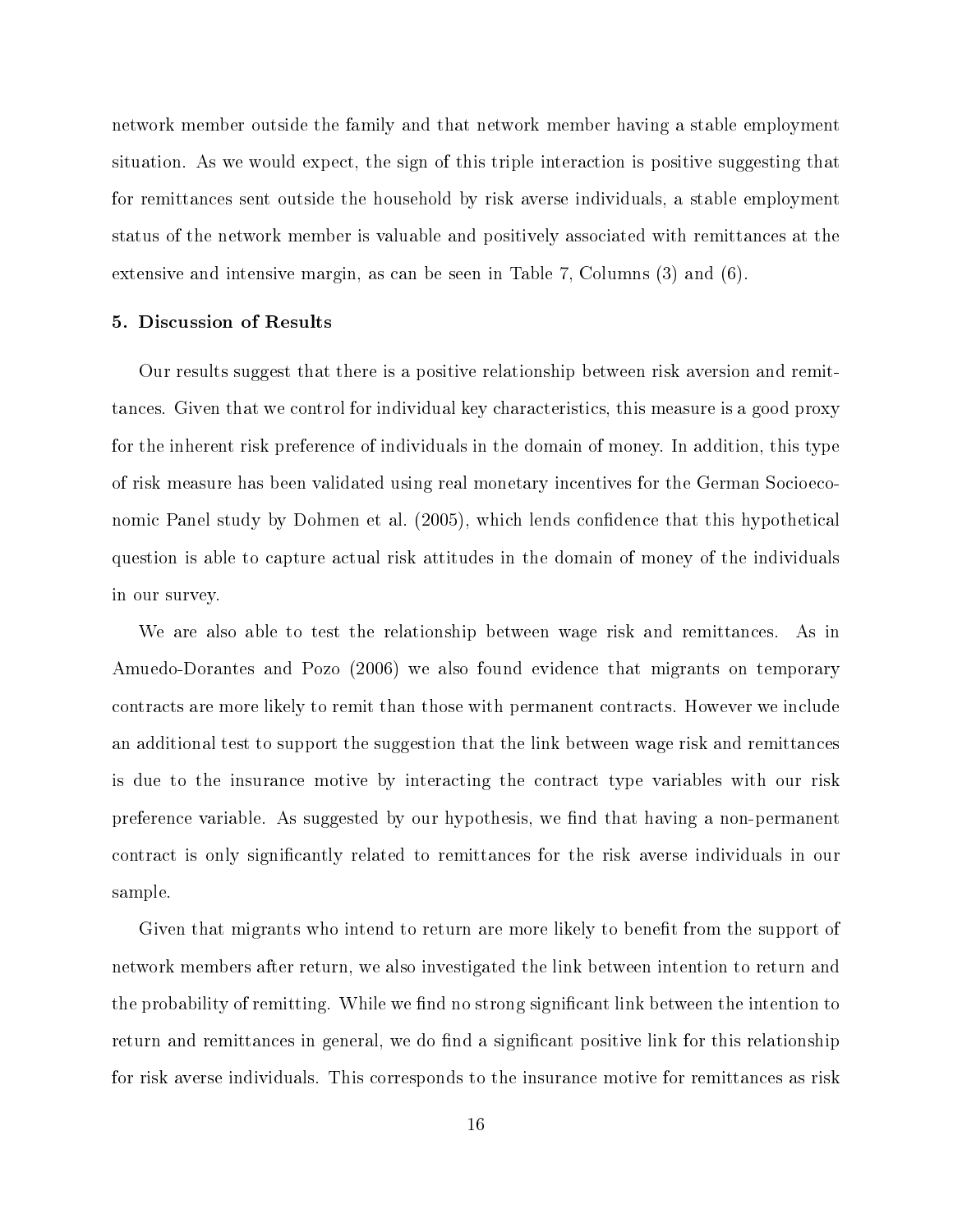averse individuals have a stronger preference to purchase insurance, and these risk averse individuals with an intention to return have a higher incentive to remit for insurance purposes as they are most likely to benefit from this insurance.

We also look at the relationship between the employment status of the network member and remittances. We expect that employed network members are more likely to have the resources to assist migrants in case of difficulty and are therefore more likely targets of remittances sent with the purpose of self-insurance. We find that while risk loving migrants are less likely to send remittances if network members are employed, risk averse averse migrants are more likely to send remittances if network members are employed. This supports the hypothesis that risk averse migrants have a higher preference for insurance and therefore remit more when networks have a more stable situation. Risk loving individuals have a lower preference for insurance and are more likely to remit for other motives such as altruism, in which case we would expect a negative link between the financial resources of the network and remittances.

#### 6. Conclusions

The relationship between risk aversion and remittance behavior was tested using a representative household survey of the immigrant population in the Greater Dublin Area, in Ireland. We find a statistically significant positive relationship between immigrant risk aversion and both the probability to remit and the amount remitted by individuals in our sample.

The results suggest that being risk averse is associated with an increase in the probability of remitting of nearly 20 percentage points, and an increase in the amount remitted of nearly EUR 1000 per year. Examining specific groups in our sample we find that migrants on temporary contracts, those expressing an intention to return and those with employed network members are more likely to remit, the more risk averse they are. This relationship is robust to different specifications.

Our results support the hypothesis of a self-insurance motive for remittances. The use of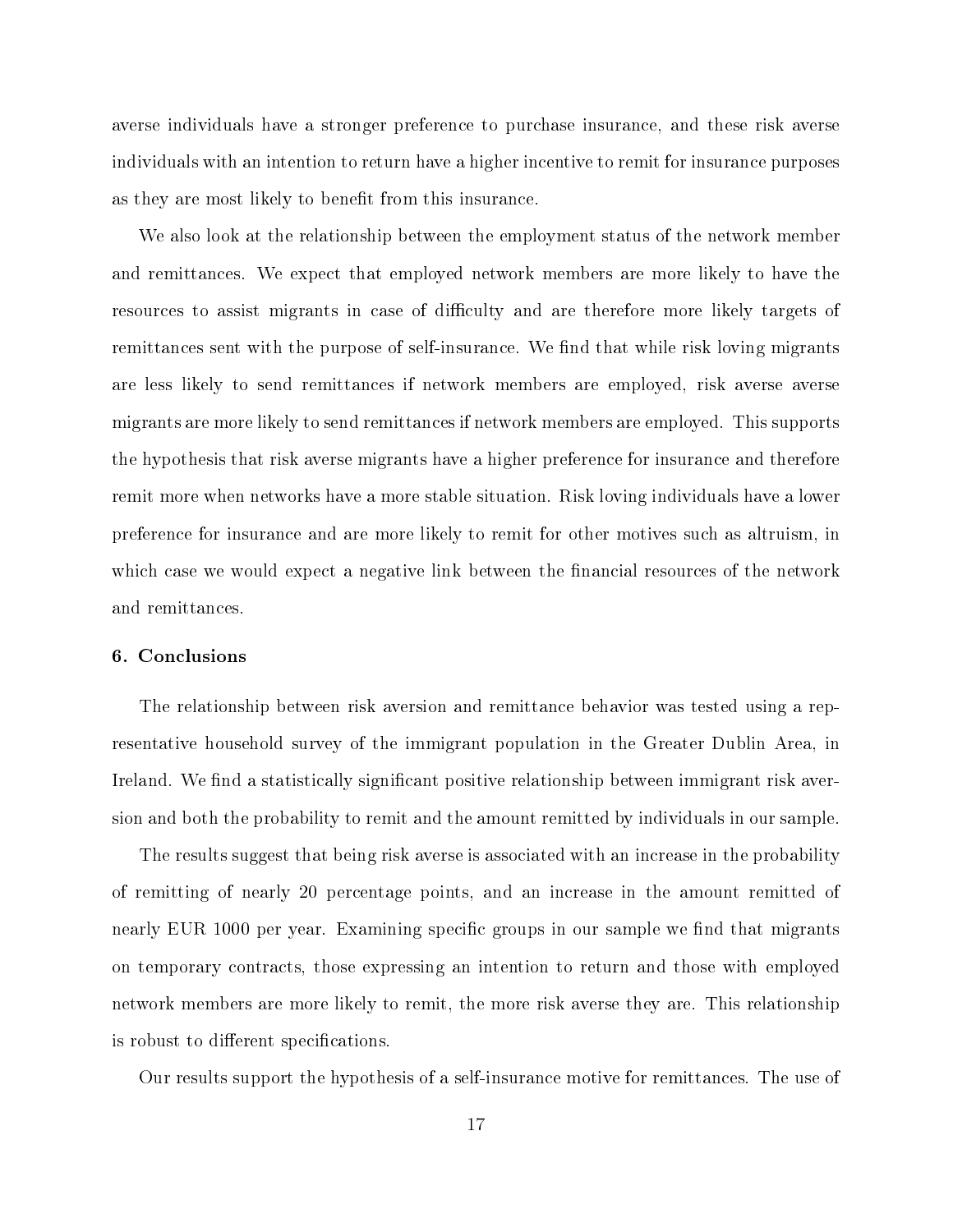an individual risk aversion variable allowed us to investigate this hypothesis in a novel way, accounting for relevant unobservable characteristics of immigrants, while strengthening the case already made in support of this hypothesis in previous literature. This is an important nding for policy-making in a world where the magnitude and importance of remittance flows particularly for developing countries keeps growing.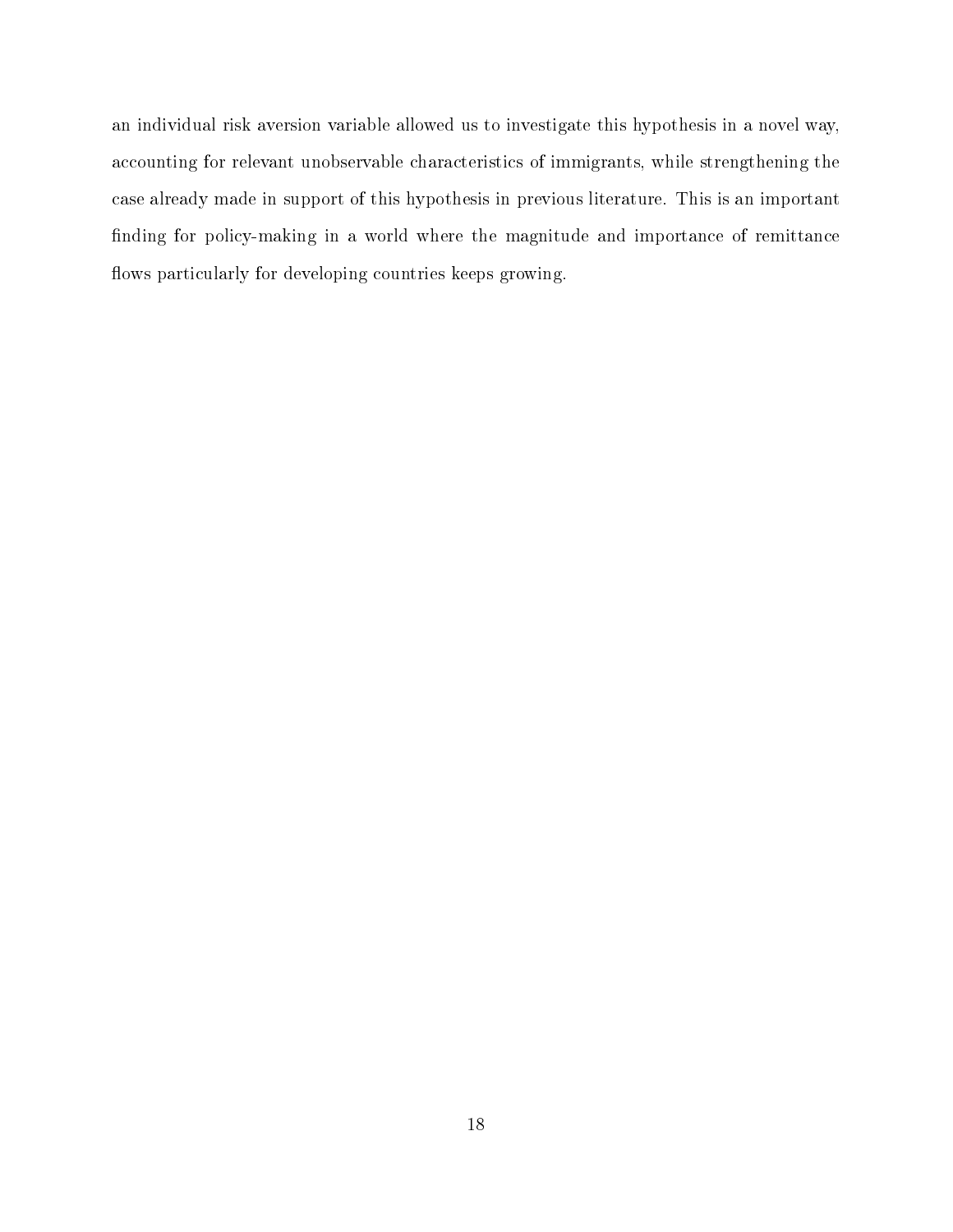#### References

- Agarwal, R., Horowitz, A., 2002. Are international remittances altruism or insurance? Evidence from Guyana using multiple-migrant households. World Development 30 (11), 2033 2044.
- Ahn, T., 2010. Attitudes toward risk and self-employment of young workers. Labour Economics  $17(2)$ ,  $434-442$ .
- Amuedo-Dorantes, C., Pozo, S., 2006. Remittances as insurance: evidence from Mexican immigrants. Journal of Population Economics 19 $(2)$ , 227–254.
- Batista, C., Narciso, G., 2013. Migrant remittances and information flows: Evidence from a field experiment. IZA Discussion Paper 7839.
- Batista, C., Umblijs, J., 2013. Migration, risk attitudes, and entrepreneurship: Evidence from a representative immigrant survey. IZA Discussion Paper 7781.
- Bettin, G., Lucchetti, R., Zazzaro, A., 2012. Endogeneity and sample selection in a model for remittances. Journal of Development Economics 99 (2), 370–384.
- Bonin, H., Dohmen, T., Falk, A., Huffman, D., Sunde, U., 2007. Cross-sectional earnings risk and occupational sorting: The role of risk attitudes. Labour Economics 14 (6), 926 937.
- Caliendo, M., Fossen, F., Kritikos, A., 2009. Risk attitudes of nascent entrepreneurs. New evidence from an experimentally validated survey. Small Business Economics 32 (2), 153– 167.
- Caliendo, M., Fossen, F., Kritikos, A., 2010. The impact of risk attitudes on entrepreneurial survival. Journal of Economic Behavior & Organization 76 (1),  $45-63$ .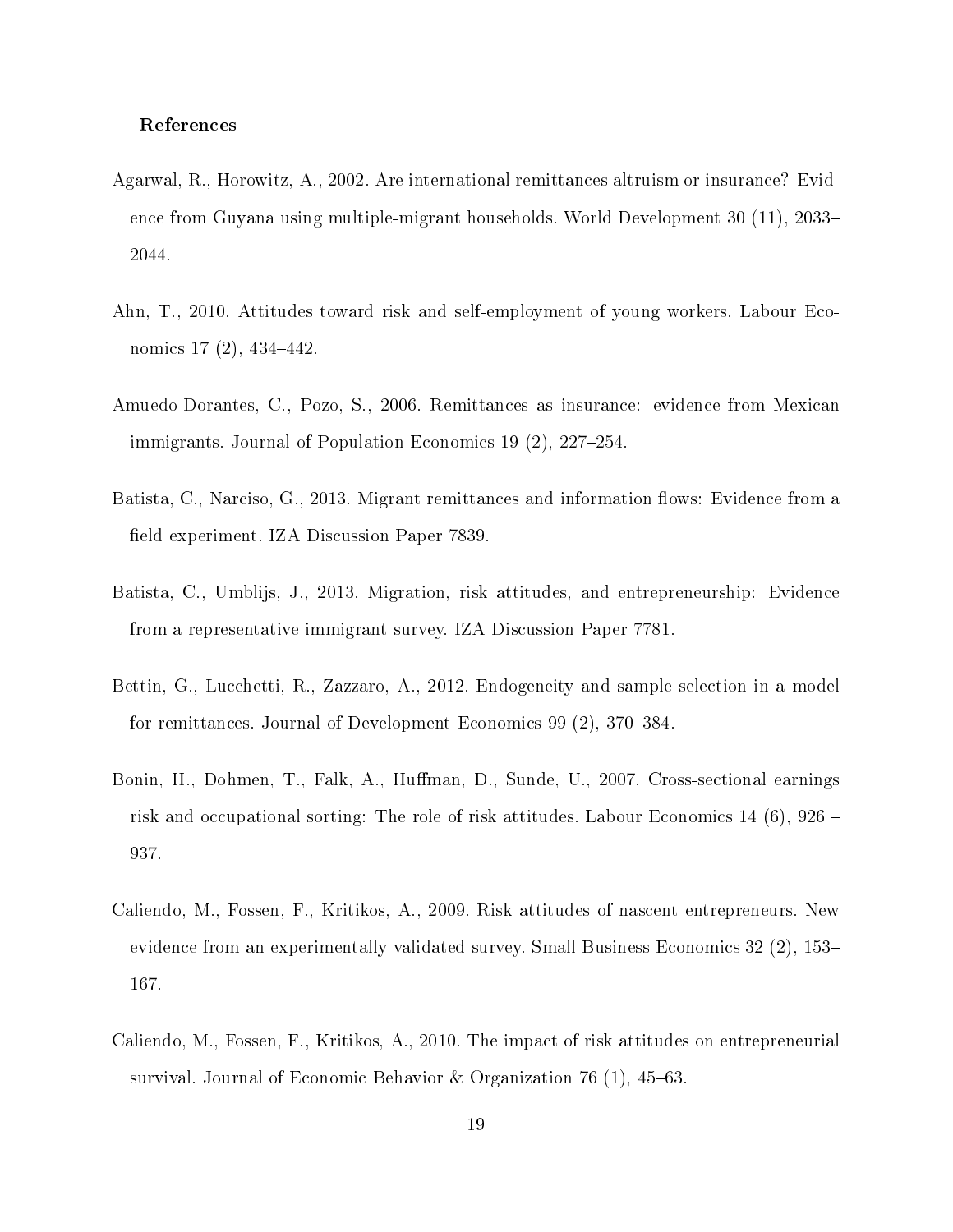- Chort, I., Gubert, F., Senne, J.-N., 2012. Migrant networks as a basis for social control: Remittance incentives among senegalese in france and italy. Regional Science and Urban Economics  $42(5)$ ,  $858-874$ .
- Clarke, G., Wallsten, S., 2003. Do remittances act like insurance? Evidence from a natural disaster in Jamaica. Development Research Group, The World Bank.
- De la Briere, B., Sadoulet, E., De Janvry, A., Lambert, S., 2002. The roles of destination, gender, and household composition in explaining remittances: an analysis for the Dominican Sierra. Journal of Development Economics 68 (2), 309–328.
- Dohmen, T., Falk, A., Huffman, D., Schupp, J., Sunde, U., Wagner, G., 2005. Individual risk attitudes, new evidence from a large, representative, experimentally-validated survey. IZA Discussion Papers 1730.
- Faini, R., 1994. Workers remittances and the real exchange rate. Journal of Population Economics  $7(2)$ ,  $235-245$ .
- Lucas, R., Stark, O., 1985. Motivations to remit: Evidence from Botswana. The Journal of Political Economy, 901–918.
- Mazzucato, V., 2009. Informal insurance arrangements in ghanaian migrants transnational networks: The role of reverse remittances and geographic proximity. World Development  $37(6)$ ,  $1105-1115$ .
- Mohapatra, S., Joseph, G., Ratha, D., 2012. Remittances and natural disasters: ex-post response and contribution to ex-ante preparedness. Environment, Development and Sustainability,  $1-23$ .
- Niimi, Y., Pham, T., Reilly, B., 2009. Determinants of Remittances: Recent Evidence Using Data on Internal Migrants in Vietnam. Asian Economic Journal 23 (1), 19–39.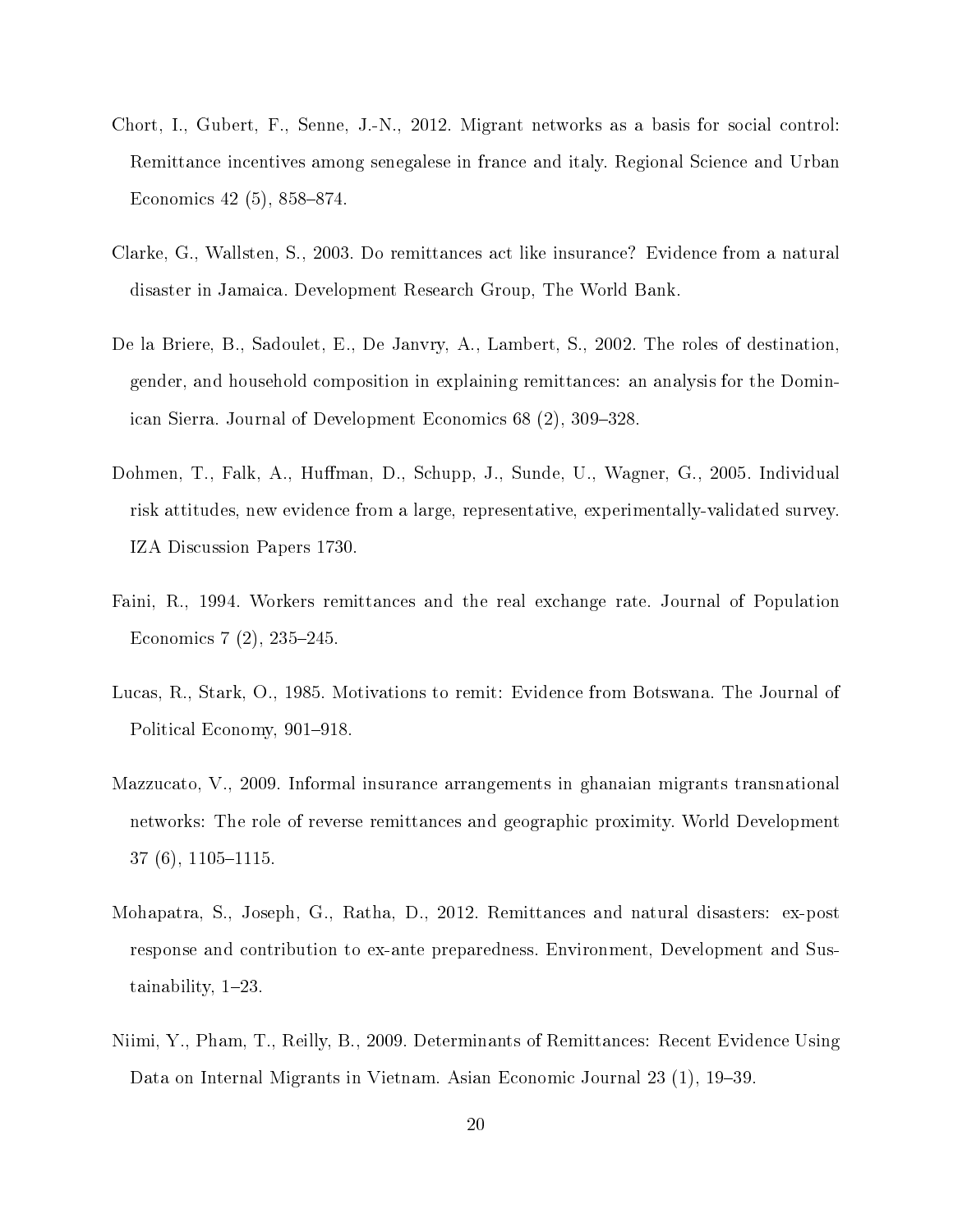- Paulson, A. L., 2000. Insurance Motives for Migration: Evidence from Thailand. Manuscript, Kellogg Graduate School of Management, Northwestern University.
- Silwa, A., Ratha, D., Mohapatra, S., 2010. Outlook for remittance flows 2011-12: Recovery after the crisis, but risks lie ahead. World Bank, Washington, DC.
- Van Praag, C., Cramer, J., 2001. The roots of entrepreneurship and labour demand: Individual ability and low risk aversion. Economica  $68$  (269), 45–62.
- Yang, D., Choi, H., 2007. Are remittances insurance? Evidence from rainfall shocks in the Philippines. The World Bank Economic Review 21 (2), 219–248.
- Zimmermann, K., Bonin, H., Constant, A., Tatsiramos, K., 2009. Native-migrant differences in risk attitudes. Applied Economics Letters 16, 1581–1586.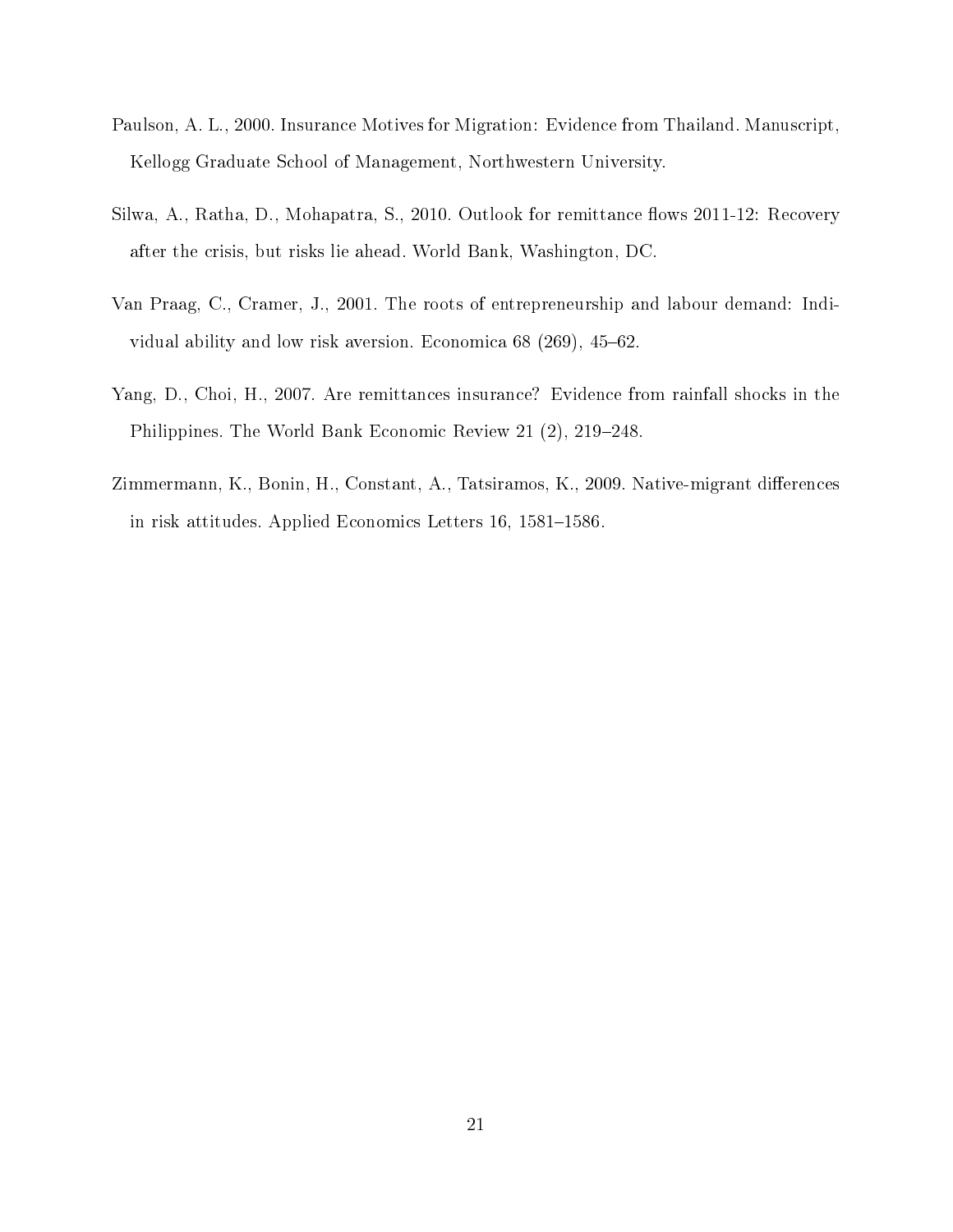### Tables and Figures

#### Figure 1: Survey Question

**LOTTERY QUESTION**  Finally, please consider what you would do in the following situation.

Imagine that you had won **100,000 Euros in the lottery**.

Almost immediately after you collect the winnings, you receive the following financial offer from a reputable bank, the conditions of which are as follows:<br>- There is the chance to **double the money within two years.**<br>- It

You have the opportunity to **invest the full amount, part of the amount or reject the offer**.

L014: What share of your lottery winnings would you be prepared to invest in this financially risky, yet lucrative investment?

| Nothing, I would decline the offer       | ŋ  |
|------------------------------------------|----|
| 100 Euros                                | 1  |
| 500 Euros                                | 2  |
| 1,000 Euros                              | 3  |
| 5,000 Euros                              | 4  |
| 10,000 Euros                             | 5  |
| 20.000 Euros                             | 6  |
| 40.000 Euros                             | 7  |
| 60,000 Euros                             | 8  |
| 80,000 Euros                             | 9  |
| All 100,000 Euros                        | 10 |
| Missing [Note: Do not read the Missing.] | 99 |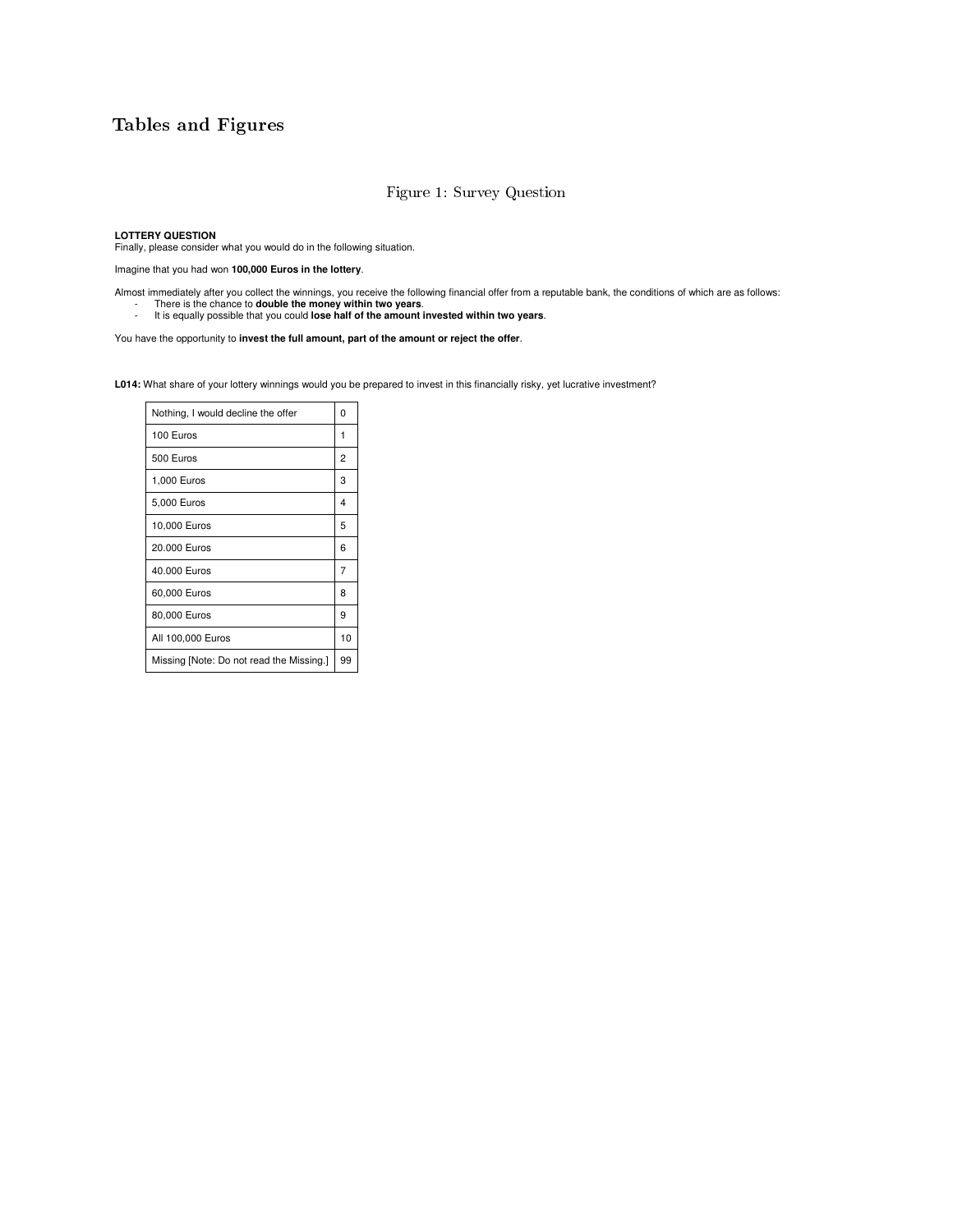

Figure 2: Risk Preferences Among Migrant Sample

Note: The Table shows the density distribution of risk preferences among migrants. The numbers scored reflect the answer to a hypothetical lottery question. The scale of the responses ranges from 0 to 10 with 10 corresponding to the highest willingness to take risks.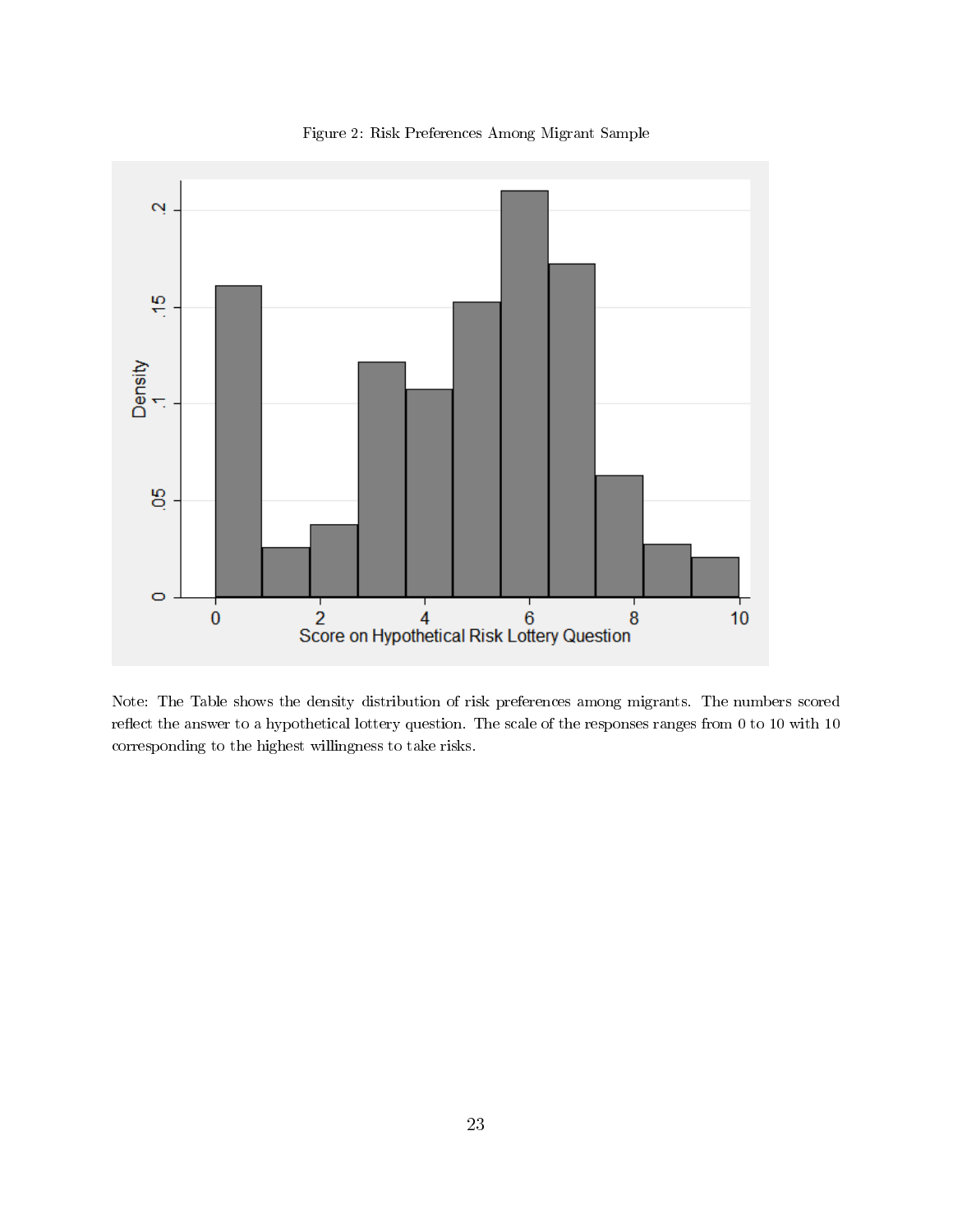

Figure 3: Amount of Remittances Sent Home in the Previous Year (EUR)

Note: The Table shows the density distribution of remittances sent in the last year by migrants in Euros. The graph represents the 36% of respondents that sent at least some remittances in the previous year.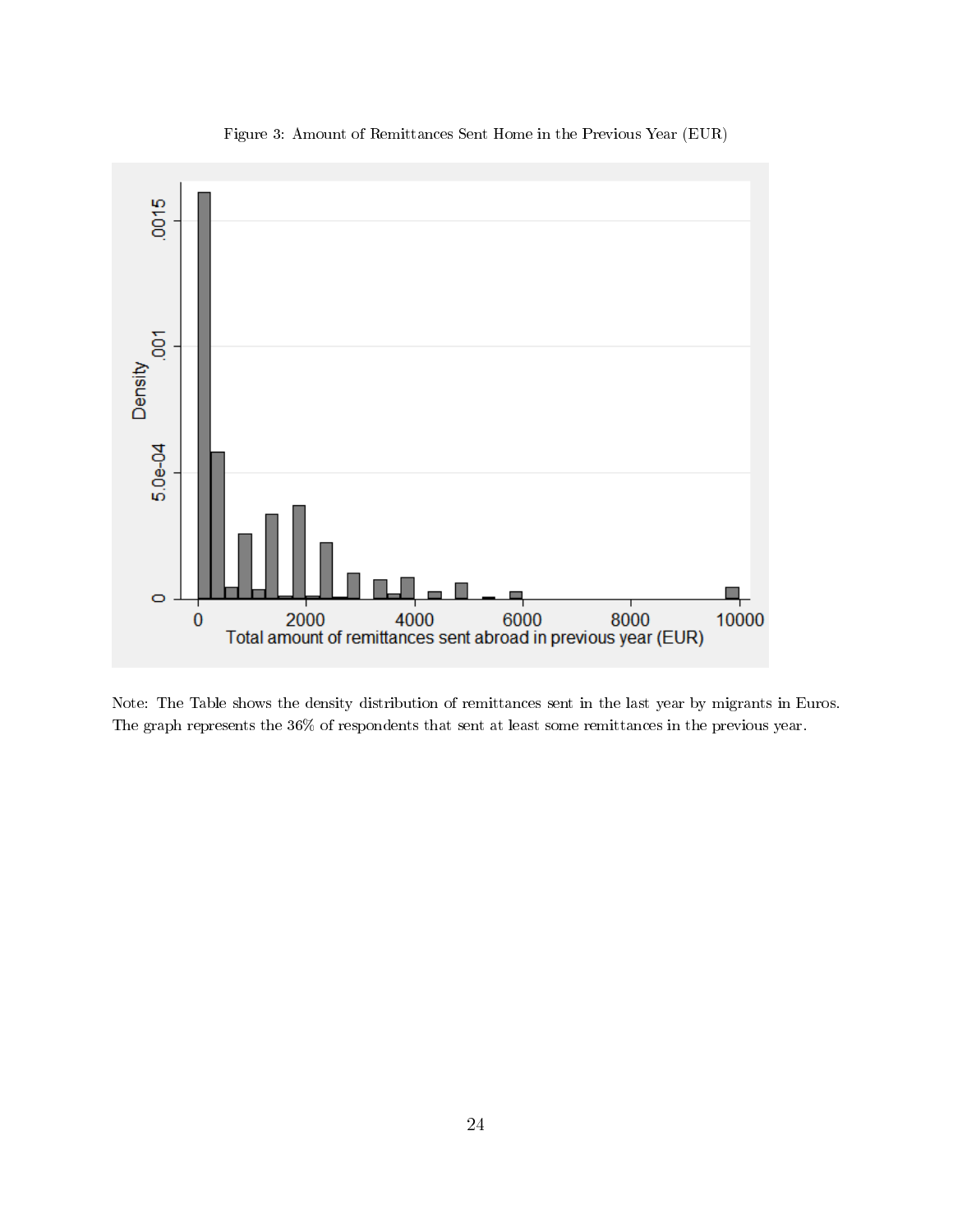| Region        | Percent remit $(\%)$ |
|---------------|----------------------|
| Africa        | 40                   |
| Asia          | 36                   |
| EU(NMS)       | 31                   |
| South America | 19                   |
| North America | 12                   |
| EU(OMS)       |                      |
| All Average   | 33                   |

Table 1: Percentage of Migrants Remitting by Region of Birth

Note: The Table shows the percentage of individuals from each World region of birth that have remitted money or sent goods home at least once in the last year. EU(NMS) refers to countries which joined the European Union after 2004, EU(OMS) refers to countries that where in the EU prior to 2004.

Table 2: Risk Aversion and Probability of Remitting

|             | Percentage remit $(\%)$ |
|-------------|-------------------------|
| Risk Averse | 40                      |
| Risk Loving | .77                     |

Note: The Table shows the percentage of individuals that have sent money or goods home at least once in the last year. 'Risk Averse' refers to individuals choosing to invest less than EUR 10,000 in the hypothetical lottery, 'Risk Loving' refers to individuals choosing to invest more than EUR 10,000 in the hypothetical lottery.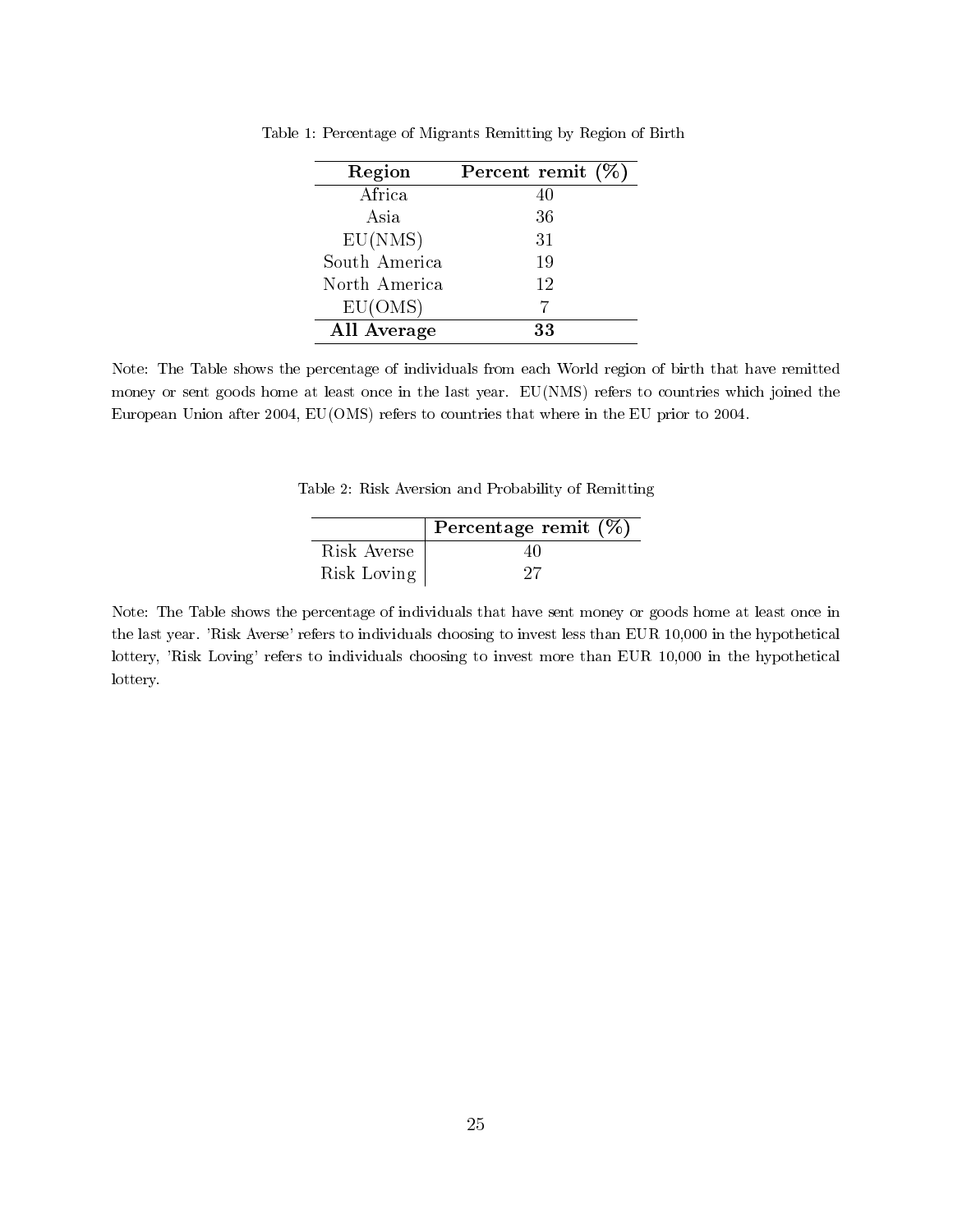|                               | $\left( 1\right)$ | $\left( 2\right)$ | (3)        | $\left( 4\right)$ | (5)        | (6)        |
|-------------------------------|-------------------|-------------------|------------|-------------------|------------|------------|
|                               | Probit            | Tobit             | Probit     | Tobit             | Probit     | Tobit      |
| Risk Averse                   | $0.515***$        | 945.100***        |            |                   |            |            |
|                               | (0.097)           | (189.795)         |            |                   |            |            |
|                               |                   |                   |            |                   |            |            |
| Risk Aversion - Alternative 1 |                   |                   | $0.340***$ | 748.316***        |            |            |
|                               |                   |                   | (0.085)    | (193.170)         |            |            |
|                               |                   |                   |            |                   |            |            |
| Risk Aversion - Alternative 2 |                   |                   |            |                   | $0.442***$ | 837.149*** |
|                               |                   |                   |            |                   | (0.101)    | (172.282)  |
|                               |                   |                   |            |                   |            |            |
| Temporary Contract            | 0.119             | 378.224           | 0.109      | 351.718           | 0.146      | 424.494*   |
|                               | (0.095)           | (237.239)         | (0.097)    | (234.004)         | (0.095)    | (248.436)  |
|                               |                   |                   |            |                   |            |            |
| Return Intention              | 0.076             | $-183.725$        | 0.096      | $-148.284$        | 0.107      | $-121.452$ |
|                               | (0.079)           | (185.558)         | (0.080)    | (186.932)         | (0.079)    | (188.301)  |
| Savings                       | $0.175*$          | 553.363**         | $0.167*$   | 535.002**         | $0.183*$   | 570.266**  |
|                               |                   |                   |            |                   |            |            |
|                               | (0.097)           | (218.544)         | (0.098)    | (221.321)         | (0.096)    | (227.721)  |
| Controls                      | Yes               | Yes               | Yes        | Yes               | Yes        | Yes        |
| Observations                  | 1107              | 1107              | 1107       | 1107              | 1107       | 1107       |
| Pseudo $R^2$                  | 0.127             | 0.021             | 0.113      | 0.019             | 0.119      | 0.020      |

Table 3: Probability of Remitting and Risk Preferences

\*  $p < 0.10$ , \*\*  $p < 0.05$ , \*\*\*  $p < 0.01$ 

Note: The Table reports marginal effects of Probit estimates and Tobit estimates. For the Probit specification the dependent variable is a dummy taking value 1 when individual migrants sent remittances in the year prior to the survey. For the Tobit specification it is the amount remitted in EUR in the year before the survey. Control variables include basic demographics, such as gender, age, years of schooling, religion, marital status, having children, industry of occupation, income, financial distress indicators, and world region of origin. We also include employment contract duration, reported intention to return, number of years in Ireland, partner living in Ireland and Irish partner, as well as employment status of the network member, and the presence of migrant savings. The standard errors in parenthesis are clustered by country of birth.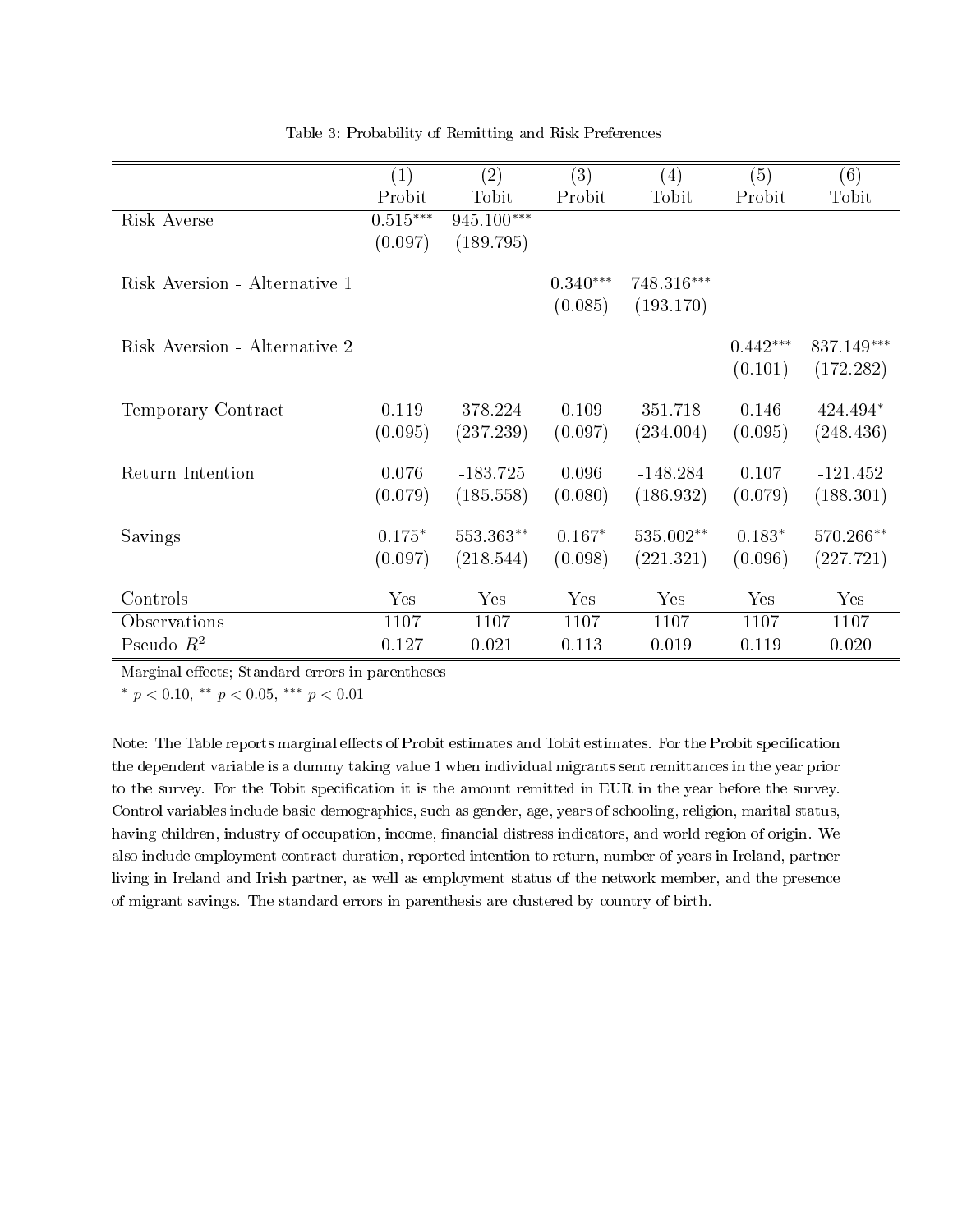|                             | (1)        | (2)         |
|-----------------------------|------------|-------------|
|                             | Probit     | Tobit       |
| Risk Averse                 | $0.123***$ | 535.217***  |
|                             | (0.028)    | (160.792)   |
| Temporary Contract          | $-0.079$   | -366.865    |
|                             | (0.056)    | (264.313)   |
| Temporary Contract x Averse | $0.286***$ | 1486.060*** |
|                             | (0.101)    | (398.599)   |
| Controls                    | Yes        | Yes         |
| Observations                | 1107       | 1107        |
| Pseudo $R^2$                | 0.137      | 0.022       |

Table 4: Remittances and Type of Contract: Extensive and Intensive Margin

\*  $p < 0.10$ , \*\*  $p < 0.05$ , \*\*\*  $p < 0.01$ 

Note: The Table reports marginal effects of Probit estimates and Tobit estimates. For the Probit specification the dependent variable is a dummy taking value 1 when individual migrants sent remittances in the year prior to the survey. For the Tobit specification it is the amount remitted in EUR in the year before the survey. Control variables include basic demographics, such as gender, age, years of schooling, religion, marital status, having children, industry of occupation, income, financial distress indicators, and world region of origin. We also include employment contract duration, reported intention to return, number of years in Ireland, partner living in Ireland and Irish partner, as well as employment status of the network member, and the presence of migrant savings. The standard errors in parentheses are robust and clustered by country of birth.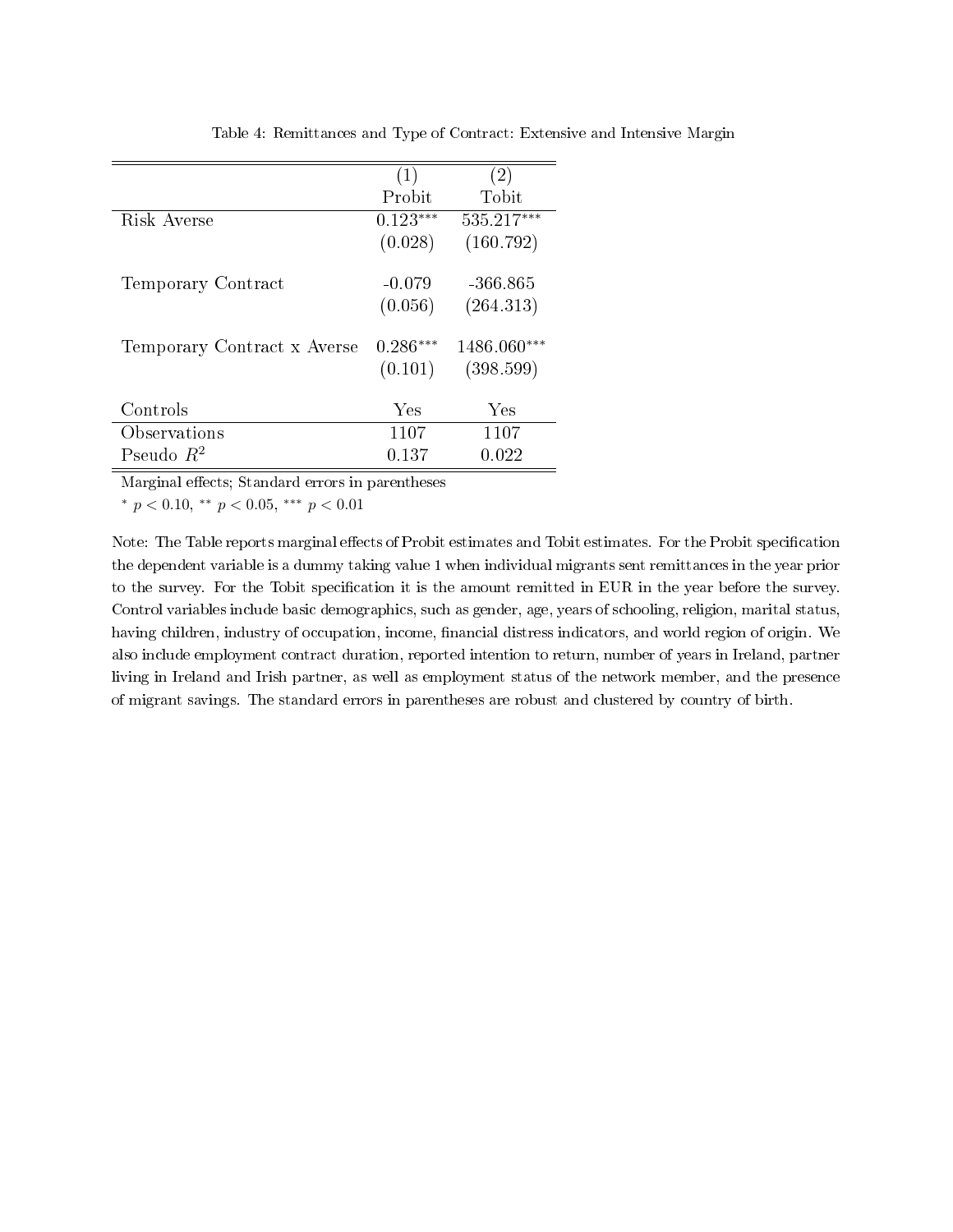|                           | (1)       | $\left( 2\right)$ |
|---------------------------|-----------|-------------------|
|                           | Probit    | Tobit             |
| Risk Averse               | $0.113**$ | $500.645*$        |
|                           | (0.049)   | (292.897)         |
| Return Intention          | $-0.034$  | $-550.886*$       |
|                           |           |                   |
|                           | (0.048)   | (315.616)         |
| Return Intention x Averse | $0.150**$ | 815.319**         |
|                           | (0.073)   | (392.347)         |
|                           |           |                   |
| Controls                  | Yes       | Yes               |
| Observations              | 1107      | 1107              |
| Pseudo $R^2$              | 0.130     | 0.021             |

Table 5: Remittances and Intention to Return: Intensive and Extensive Margin

\*  $p < 0.10$ , \*\*  $p < 0.05$ , \*\*\*  $p < 0.01$ 

Note: The Table reports marginal effects of Probit estimates and Tobit estimates. For the Probit specification the dependent variable is a dummy taking value 1 when individual migrants sent remittances in the year prior to the survey. For the Tobit specification it is the amount remitted in EUR in the year before the survey. 'Return Intention' is a dummy variable for intending to return in the next ten years. Control variables include basic demographics, such as gender, age, years of schooling, religion, marital status, having children, industry of occupation, income, financial distress indicators, and world region of origin. We also include employment contract duration, reported intention to return, number of years in Ireland, partner living in Ireland and Irish partner, as well as employment status of the network member, and the presence of migrant savings. The standard errors in parentheses are robust and clustered by country of birth.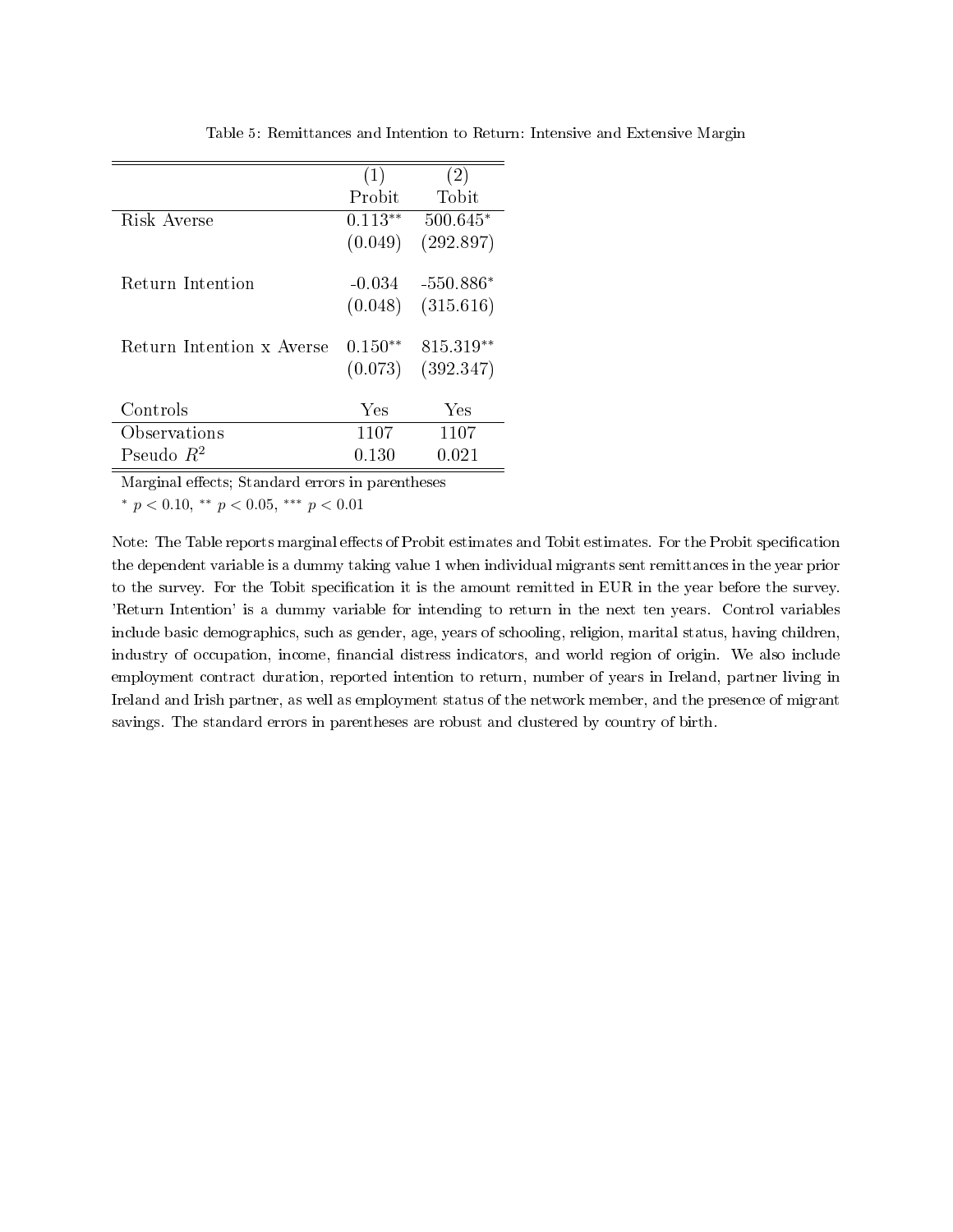|                           | (1)       | (2)       |
|---------------------------|-----------|-----------|
|                           | Probit    | Tobit     |
| Risk Averse               | $0.082*$  | 320.655   |
|                           | (0.042)   | (346.028) |
|                           |           |           |
| Employed Network          | $-0.058$  | -384.834  |
|                           | (0.037)   | (263.849) |
| Employed Network x Averse | $0.163**$ | 885.987*  |
|                           | (0.071)   | (475.482) |
|                           | Yes       | Yes       |
| Controls                  |           |           |
| Observations              | 1107      | 1107      |
| Pseudo $R^2$              | 0.131     | 0.021     |

Table 6: Employment Status of Network Member and Remittances: Intensive and Extensive Margin

\*  $p < 0.10$ , \*\*  $p < 0.05$ , \*\*\*  $p < 0.01$ 

Note: The Table reports marginal effects of Probit estimates and Tobit estimates. For the Probit specification the dependent variable is a dummy taking value 1 when individual migrants sent remittances in the year prior to the survey. For the Tobit specification it is the amount remitted in EUR in the year before the survey. The probit specification shows the probability of remitting to the main network contact. Control variables include basic demographics, such as gender, age, years of schooling, religion, marital status, having children, industry of occupation, income, financial distress indicators, and world region of origin. We also include employment contract duration, reported intention to return, number of years in Ireland, partner living in Ireland and Irish partner, as well as employment status of the network member, and the presence of migrant savings. The standard errors in parentheses are robust and clustered by country of birth.